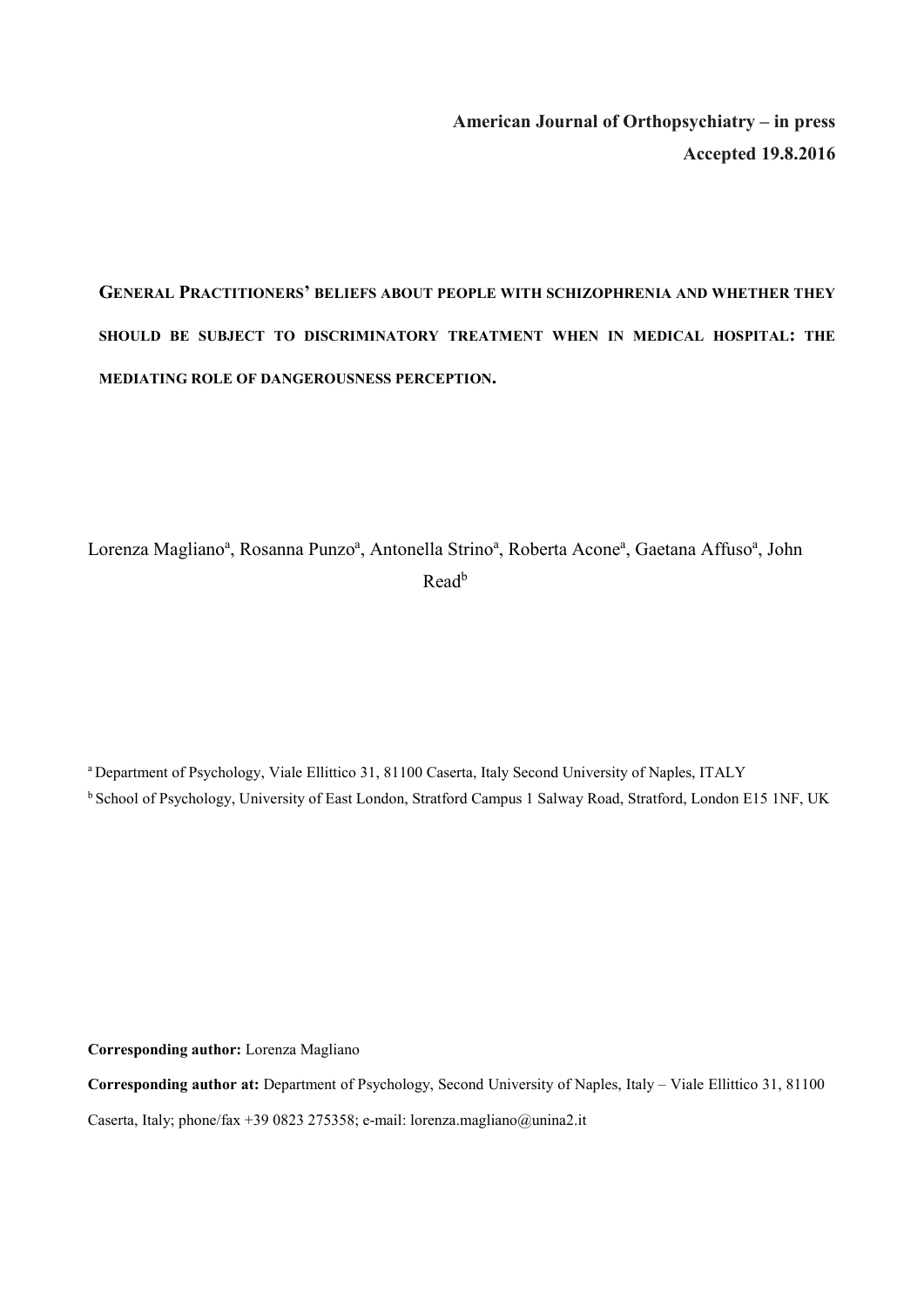**GENERAL PRACTITIONERS' BELIEFS ABOUT PEOPLE WITH SCHIZOPHRENIA AND WHETHER THEY SHOULD BE SUBJECT TO DISCRIMINATORY TREATMENT WHEN IN MEDICAL HOSPITAL: THE MEDIATING ROLE OF DANGEROUSNESS PERCEPTION.**

#### **Abstract**

This study explored the relationships between General Practitioners' (GPs) beliefs about People With Schizophrenia (PWS) and GPs' recommendations regarding restrictions for such people when in medical (nonpsychiatric) hospital, and whether these relationships were mediated by dangerousness perception. Three-hundred twenty-two randomly selected ….. GPs completed a questionnaire measuring beliefs about PWS. Structural Equation Model (SEM) was used to explore the effects of these beliefs on the GPs' views about the need for restrictive rules in hospital. Thirty-one percent of GPs firmly believed that, in medical wards, PWS should be supervised and 18% that they should be separated from other patients. SEM revealed that belief in such differential treatment was positively related to a belief that PWS need medication for the rest of their lives, and to perceptions of others' need for social distance, and of dangerousness. Dangerousness was, in turn, positively related to the belief that PWS need medication for their lives, and to a perception of the need for social distance, but negatively related to perceived capacity to report health problems. Analyses of indirect effects showed that the relationships of belief in discriminatory treatment with belief in medication for life and with perceived social distance were mediated by perceived dangerousness. GPs' attitudes about PWS appear closely with their beliefs on discriminatory behaviours in hospital, and the mediating role of dangerousness perceptions. Providing GPs with education about schizophrenia treatments and prognosis, and countering stereotypes about dangerousness, could be helpful to reduce GPs beliefs in the need for discriminatory treatment of PWS.

**Key-words:** stigma, general practitioners, schizophrenia, general hospital, discriminatory behaviors, dangerousness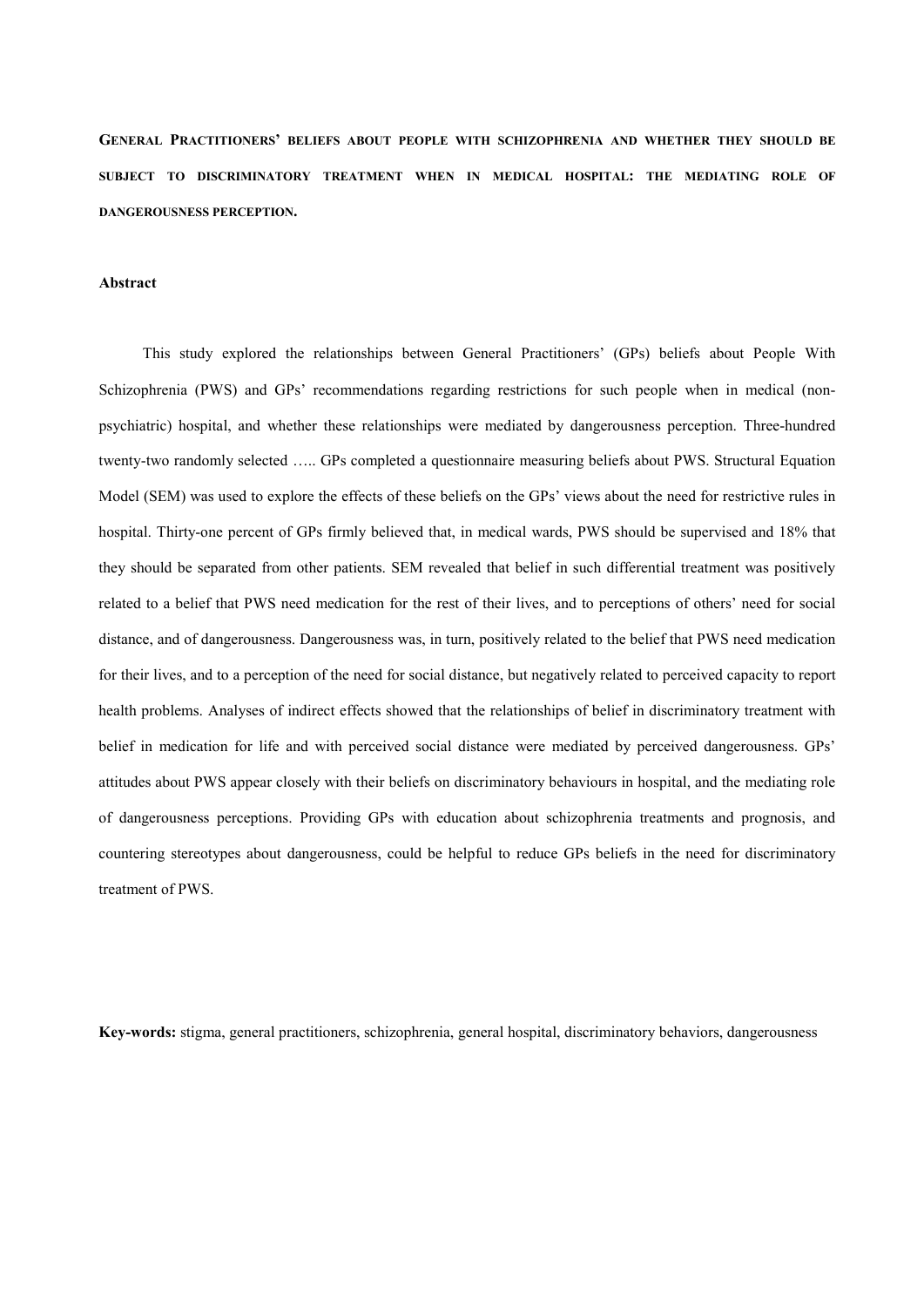#### **INTRODUCTION**

People diagnosed with schizophrenia (PWS) have higher risks of morbidity (Leucht, Burkard, Henderson, Maj & Sartorius, 2007) and higher mortality for some physical diseases (Capasso, Lineberry, Bostwick, Decker & Sauver, 2008; Howard et al., 2010; Vancampfort et al., 2015) than the general population, and an average life expectancy nearly 25 years shorter (Saha, Chant & McGrath, 2007). Despite the high prevalence of cardiovascular and metabolic diseases in PWS, partly related to long-term use of antipsychotic medications and partly to sub-optimal lifestyles, PWS receive fewer general medical checkups, blood pressure and cholesterol checks (Happel, Scott & Platania-Phung, 2012; Roberts, Roalfe, Wilson & Lester, 2007). Moreover, PWS have less opportunity to be educated on how to manage at risk behaviors such as use of tobacco and alcohol, and to be included in weight-reduction programs (Sullivan et al, 2015).

Health care inequalities in PWS are also related to negative attitudes from health professionals towards these people (Corrigan et al., 2014; Henderson et al., 2014), who are frequently viewed as dangerous and suffering from an incurable illness. Despite the majority of PWS being not violent (Fazel, Gulati, Linsell, Geddes & Grann, 2009), perception of dangerousness is a major cause of stigma towards them (Jorm, Reavley & Ross, 2012; Read, Haslam & Magliano, 2013). These stereotypical views of PWS, particularly the irreversibility of the condition, are reinforced by promotion of a biogenetic model of this disorder (Kvaale, Gottdiener & Haslam, 2013; Read et al., 2013). These stereotypes can have important effects on clinical practice and doctor-client relationships (Corrigan et al., 2014; Happell et al. 2012; Henderson et al., 2014; Solar, 2002; Ucok et al., 2006). It has been reported that the presence, or even the suspicion, of a mental illness had a negative impact on hospital staff attitudes toward patients (Liggins & Hatcher, 2005), and that complaints of physical problems by psychiatric patients made the staff feel uncomfortable in dealing with those clients. Even more serious is the evidence that physicians tend to minimize the medical needs of PWS, to associate patients' physical complaints with the mental illness (Shefer, Henderson, Howard, Murray & Thornicroft, 2014), and to underestimate medical symptom severity (Henderson et al., 2014; Jones, Howard & Thornicroft, 2008; Thornicroft, Rose & Kassam, 2007). Other studies have found that when people with severe mental disorders are in hospital for physical health problems, staff sometimes treat them with disrespect (Harangozo et al., 2014), keep them apart from the other patients, or transfer them to a psychiatric unit as soon as possible (Liggins & Hatcher, 2005). Moreover, health professionals who expressed stigmatizing attitudes towards PWS were more skeptical about adherence to treatment of these clients and less likely to refer PWS to an appropriate medical specialist (Corrigan et al., 2014; Sullivan et al., 2015). All this can, in turn, lead to poor help-seeking behavior for health problems by people on the receiving end of the prejudice (Horsfall, Cleary & Hunt, 2010; Thornicroft et al., 2007).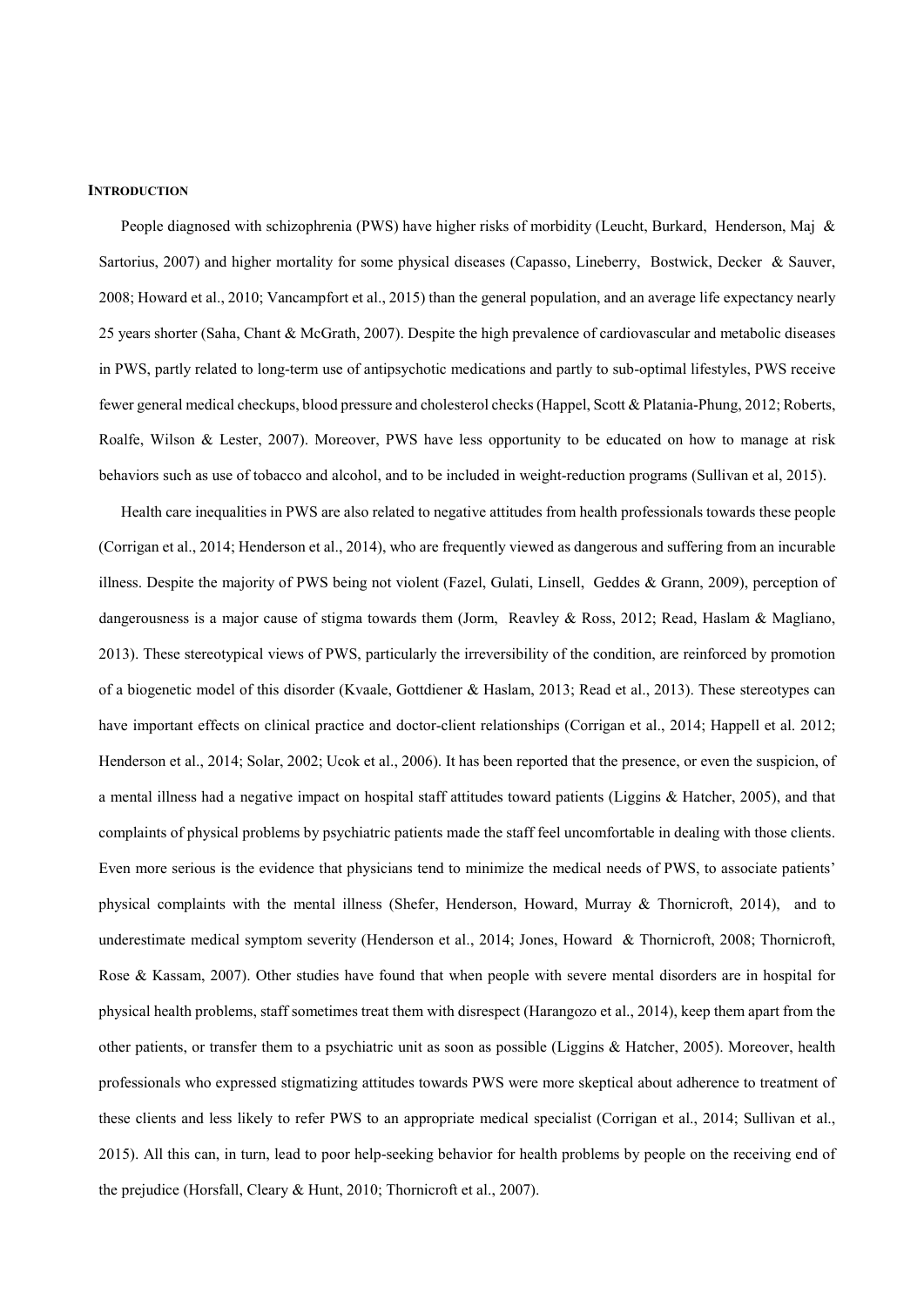General Practitioners (GPs) play a key-role in the diagnosis and treatment of medical and psychiatric problems in PWS (Simon, Lauber, Ludewig, Braun-Scharm, Umbricht, Swiss Early Psychosis Project, 2005; Skeate, Jackson, Birchwood, & Jones, 2002). Studies reveal that GPs have different roles in different health care systems, and that their role is changing (Planner et al., 2014). Several efforts are visible, especially in the United States and United Kingdom, to trial collaborative care models with the aim of improving the physical health of consumers with mental illness. For instance, in the US, there is an evolution toward integrating general health care and mental health services (Miller and Druss, 2013), as also outlined in the 2016 Mental Health Reform Act (NAMI, 2016). Moreover, in the US, the introduction of the Affordable Health Care for America Act (HR 3962, reported by Planner et al., 2014) by extending health insurance coverage to an extra 4 millions of people with severe mental illness, has encouraged the involvement of GPs in the management of people with mental health problems. In the United Kingdom, primary care is centrally involved in the care of people with serious mental illness. Historically, people with severe mental illness tend to consult primary care practitioners more frequently and are in contact with primary care services for a longer cumulative time, than patients without mental health problems (Reilly et al., 2012). However, despite the fact that, in UK, GPs often have the primary responsibility for treatment of PWS and for referral when their condition becomes more complicated, the need of extending GPs' training in mental illness to improve support for PWS managed by primary care has been recently outlined (The Schizophrenia Commission, 2012). In Italy, one of the countries with the longest experience of community care, the importance of integrating primary care and mental health services has only recently been acknowledged (Berardi et al., 2014). In the absence of specific national government health policies, only two Regions have implemented explicit policies of integration between mental health services and primary care in Italy (Berardi et al., 2014).

Data on the utilization of general practice services shows that in some countries most PWS have regular contact with their GP and receive adequate levels of care for their mental or somatic problems (Oud et al., 2010 Hetlevik, Solheim, & Gjesdal, 2015; Irfan, Caldas de Almeida, Irfan, Raza, & Farooq, 2015), while in others they do not (Roberts et al., 2007; Oud et al., 2010). For instance, a five-year study in the Netherland (Oud et al., 2010), found that 734 persons with psychotic disorders contacted GPs more frequently than people with other mental disorders or without any mental disorder, and that they received the physical health care they needed. Data from a cross-sectional study carried out in England, covering all service contacts from 1st April 2008 to 31st March 2009 (Reilly et al., 2012), reported an estimated national rate of PWS seen only in primary care in the period of 56.8% (95% C.I. 52.3% to 61.2%). Another study comparing routine practices and evidence-based NICE guidelines to promote recovery in schizophrenia in 19 Italian Mental Health Services (MHS) (Semisa et al. 2008), reported that in 10 MHSs (55.5%), collaboration between MHS staff and GPs occurred for only 50% of PWS. Other studies found that PWS receive less attention for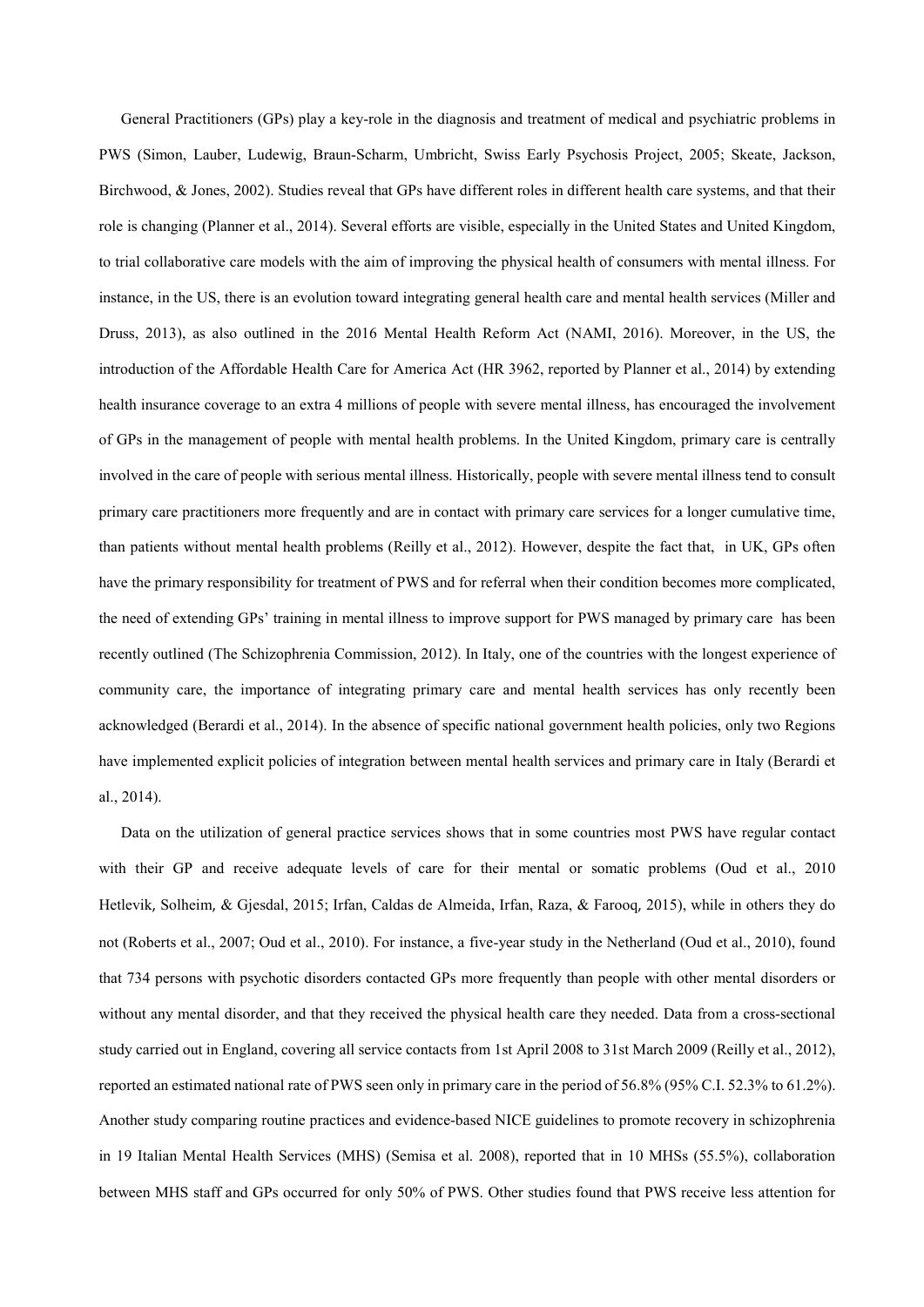their physical health needs from their GPs than do other clients. A survey among 200 PWS in Hungary revealed that 44% of PWS had never used a GP service, although 28% had wished to but did not receive that service (Harangozo et al., 2005). Another study of 114 GPs in Pakistan (Irfan et al., 2015) reported that 88% of them had poor or no knowledge of schizophrenia and 72% had poor or no practice skills regarding this disorder.

Moreover, GPs co-ordinate health care provisions, collaborate with other primary care professionals, and manage the interface with other specialties and hospital care. However, the closeness of this collaboration varies from country to country. For instance, in the US, direct communication between hospital physicians and primary care physicians occurs infrequently (Kripalani et al., 2007). In Italy, the collaboration between GPs and general hospital wards is determined by the National Health Law (229/99; Agenas, 2016): when a client is hospitalized, the GP usually provides a written report on the client's clinical conditions, can be contacted by the hospitalists during the clinical assessment and the hospitalization, and receive a report at discharge. In the UK, as in most countries where general practice/family medicine is well established, GPs act as the 'gatekeeper' to secondary services, including referral to hospital (UK National Health Service, 2016) but have varying levels of contact with hospital staff and influence over their decisions (Saltman et al., 2006).

Studies reveal that some GPs are reluctant to treat PWS and give them less attention than other clients (Mittal et al., 2014; Oud et al., 2010; Roberts et al., 2007; Sullivan et al., 2015). Moreover, some GPs tend to interpret physical problems in PWS as psychiatric symptoms, and also perceive them as chronically ill (Ucok et al., 2006) and dangerous (Adewuya & Oguntade, 2007; Parker, Chen, Kua, Loh & Jorm, 2001). Studies also find that, compared to people with depression, GPs more often consider pain complaints to be psychological rather than physical in origin in PWS (Lam, Lam, Lam & Ku, 2013), and were more skeptical about recovery (Parker et al., 2001). Furthermore, it has been shown that applying the diagnostic label "schizophrenia" to a person is associated with GPs' having a higher perception of dangerousness and higher reluctance to work with a client, compared to no label usage (Lawrie et al., 1998, Mittal et al., 2014, Sullivan et al., 2015). Given the crucial role of GPs in coordinating care, it seems worthwhile examining GPs' attitudes towards PWS and to explore whether these attitudes may have an influence on the behaviors adopted with these clients in different health contexts.

In 2014, a study carried out in a randomly selected sample of 387 GPs, investigated whether the diagnosis 'schizophrenia', actively or passively used, would influence GPs' attitudes towards people with this disorder (Magliano et al., unpublished data). The study revealed that GPs were influenced in their views by the "schizophrenia" label, regardless of whether they reach the diagnosis themselves - after reading a undiagnosed ICD-10 clinical description of this disorder - or are just responding to being told the diagnosis. In particular, compared to the 65 GPs who did not name the ICD-10 clinical description as "schizophrenia", the 322 who actively or passively used this term were more sceptical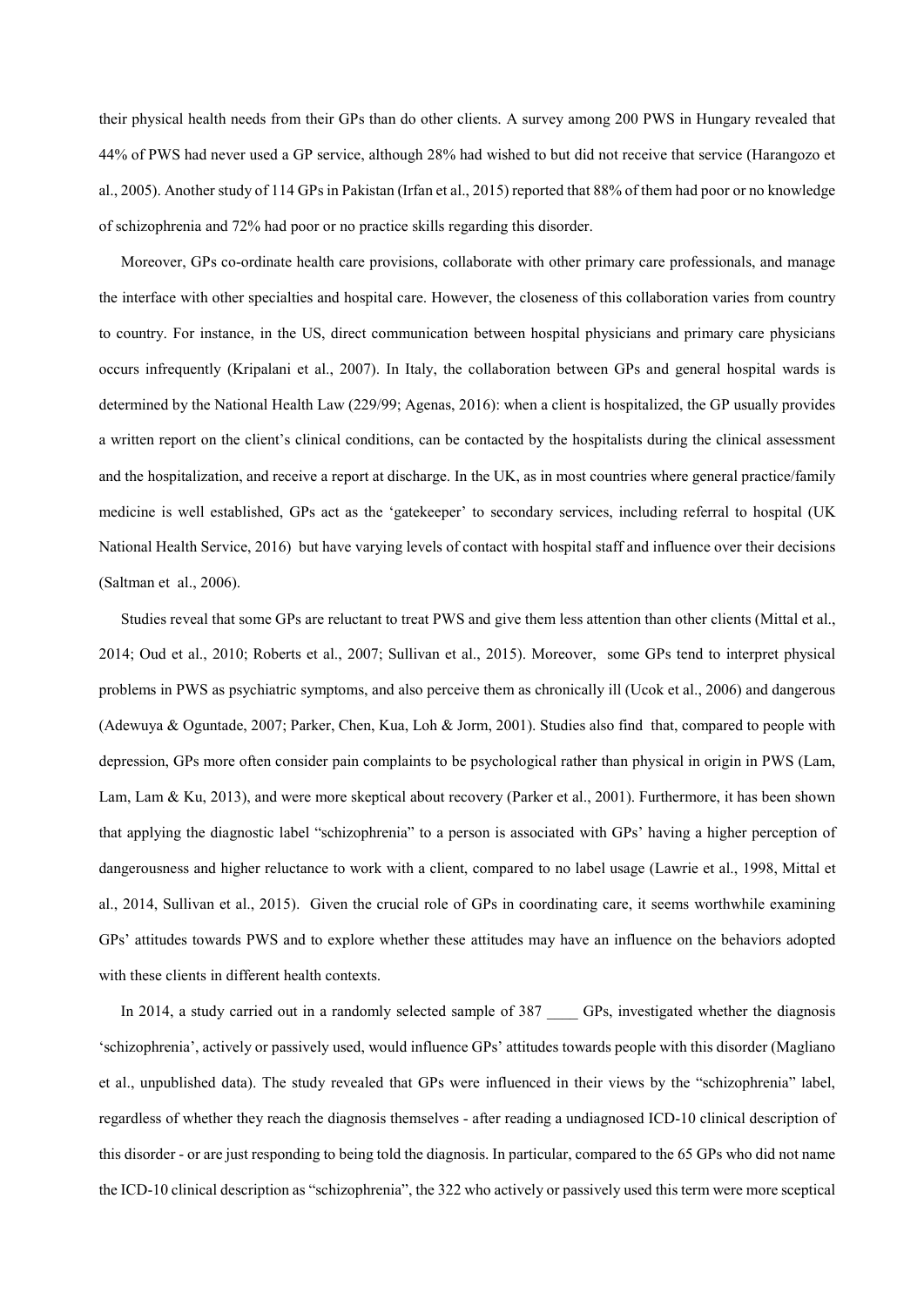about recovery and more convinced of the need for pharmacological treatment for life, had more restrictive beliefs about how PWS should be treated in non-psychiatric hospital wards and perceived PWS as more dangerous to themselves and the others, and as kept at greater social distance by other people.

The current paper is based on data from the sample of the 322 GPs who, actively or passively, used the label "schizophrenia". We investigated the relationships' of GPs views about PWS with beliefs about discriminatory behaviors that should be adopted with PWS in non-psychiatric hospital wards, and whether these relationships were mediated by perception of dangerousness of PWS. In particular, we hypothesized that GPs who were more convinced that PWS should be treated differently from other patients in ordinary hospital wards would:

- a) be more convinced that PWS are dangerous
- b) more firmly believe that PWS are kept at distance by others
- c) be more pessimistic about the possibility of recovery from this disorder
- d) be more convinced that PWS should take medication for rest of their lives
- e) be more skeptical about the capacity of PWS to report their health problems to medical doctors
- f) more firmly believe that PWS have no insight into their condition.

We also tested whether any relationships between factors b-f and GPs' views about differential condust towards PWS in hospital were mediated by their perception of dangerousness in PWS.

### **METHODS**

#### **Study design**

From June 2013 to March 2014, 430 randomly selected GPs working in the central health district were contacted personally or by phone by a research and invited to participate in a study on their views about schizophrenia. Eligible participants corresponded to 50% of registered GPs working in the district (population approximately one million). They were selected from the health district official GP lists, using SPSS random case selection command. GPs did not receive any incentive for their participation. Of the 430 contacted GPs, 43 (10%) refused to participate in the study (reasons: not interested 62%, no time 12%, personal reasons 12%, unknown 14%; ), leaving a sample of 387 participants. Of the 387 GPs who gave their informed consent to participate (90.0%), 192 at random completed the revised version of the Opinion on mental illness Questionnaire (OQ) after reading a ICD-10 clinical description of schizophrenia and making a diagnosis, and 195 just in relation to 'PWS' (without reading the clinical description). The questionnaire was self-administered in the presence of the researcher at the GP's office or was sent by mail, according to GP preference. Information on GPs' demographic variables, professional background and contact with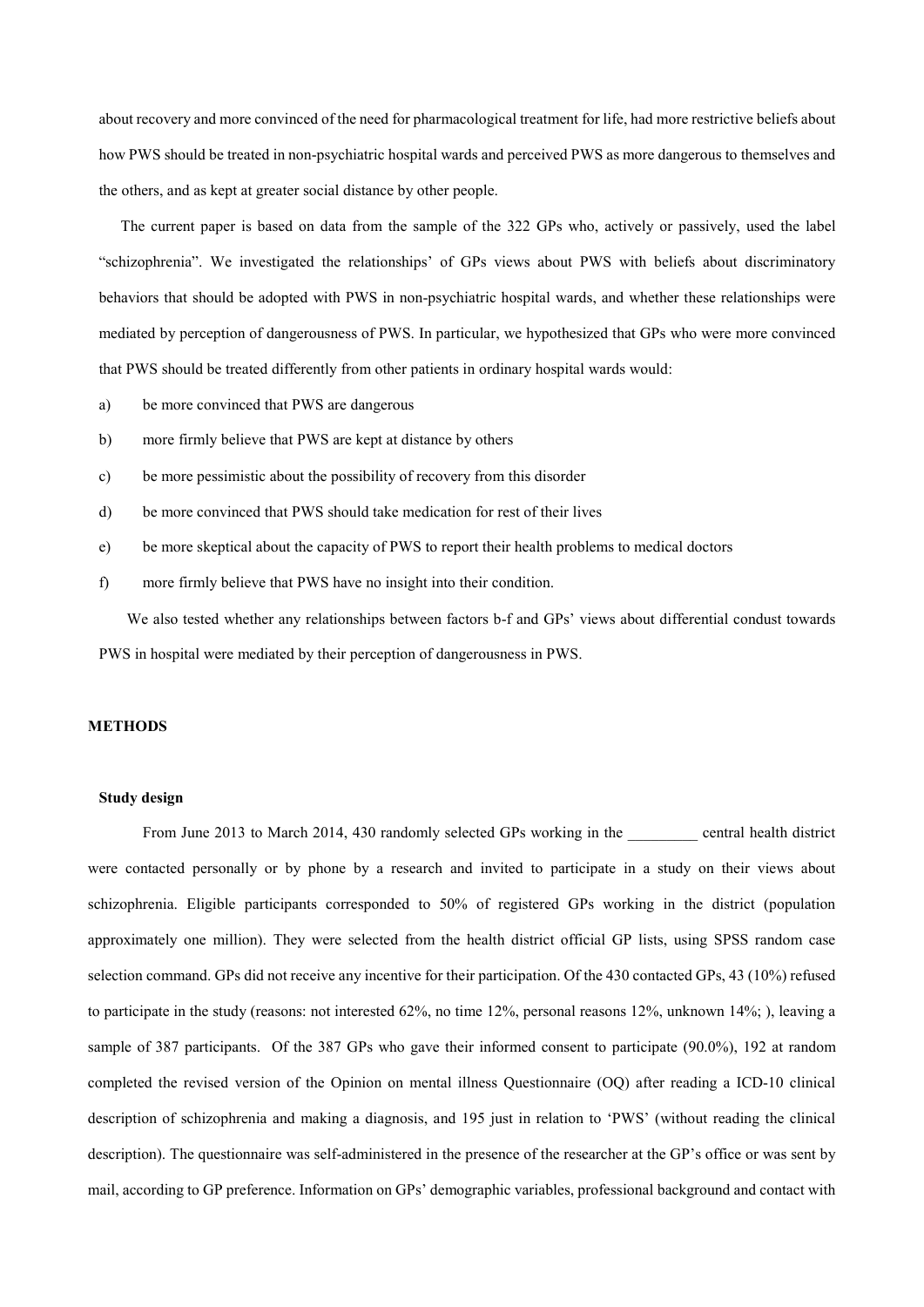PWS was also collected. The study was approved by the Research Ethical Board of the University of \_\_\_\_\_\_\_. Authors complied with APA ethical standards in the treatment of their sample.

Three-hundred and twenty-two GPs completed the questionnaire, actively or passively using the label "schizophrenia", and were included in this secondary analysis study (i.e., the 65 GPs who did not identify schizophrenia in the ICD-10 clinical description were excluded from the analysis). The 322 participants were mainly male (257, 79.8%) and married (282, 88.1%). They had a mean age of  $58.2 \pm 5.3$  years. The majority (309, 96.0%) had achieved a MD degree more than 20 years ago and had a post graduate medical training (239, 74.2%). Two-hundred and fifty-six GPs (79.5%) stated they treated patients with 'schizophrenia'.

#### **Measures**

The revised version of the Opinion Questionnaire (OQ) to be applied in health contexts (Magliano et al., 2014) included: a) 16 yes/no items exploring factors involved in the development of schizophrenia; b) 4 yes/no items about which professionals should treat PWS; c) 23 items grouped into 10 factors addressing: 1) usefulness of pharmacological treatments; 2) usefulness of psychological therapies; 3) need of long-term pharmacological therapies (i.e, beliefs that PWS should take drugs permanently, and that they become unwell again or dangerous if they stop the drugs) ; 4) possibility of recovery; 5) insight of PWS; 6) capacity of PWS to report their health conditions to medical doctors; 7) perception of others' need for social distance from PWS (i.e., conviction that other people are reluctant to be in contact with PWS because of fear, perception of unpredictability, poor understanding of the problems experienced by PWS, and difficulties in approaching them); 8) dangerousness; 9) discriminatory treatment of PWS in non-psychiatric hospital wards (i.e., conviction that PWS should be separated from other patients; can create discomfort to other patients; should be supervised, and should always be examined by a psychiatrist); 10) difficulties of PWS in having romantic relationships. Section c items are rated on a 3-point scales, from 1= "not true" to 3= "completely true". The psychometric properties of section C of the OQ were preliminary tested on the global sample of 387 GPs and found to be satisfactory (Confirmatory Factor Analysis: model  $\chi^2$  =320.35, df 188, N= 387,  $p < 0.05$ ; NNFI=0.95; CFI=0.97; RMSEA=0.04  $(0.03; 0.05)$ ; SRMR=0.04; all factor loadings significant for  $p < 0.001$ ; Cronbach's alpha values of the factors ranging from 0.65 to 0.83). For the purpose of this study, factors 3-9 were used.

## **Data Analysis**

Pearson's Correlations coefficients were computed to explore bivariate relations between OQ factors 3-9. Structural Equation Model (SEM) was used to investigate the relationships of GPs' views on schizophrenia (OQ factors 3-8) with beliefs about discriminatory treatment in hospital wards (factor 9). Direct effects, and indirect effects mediated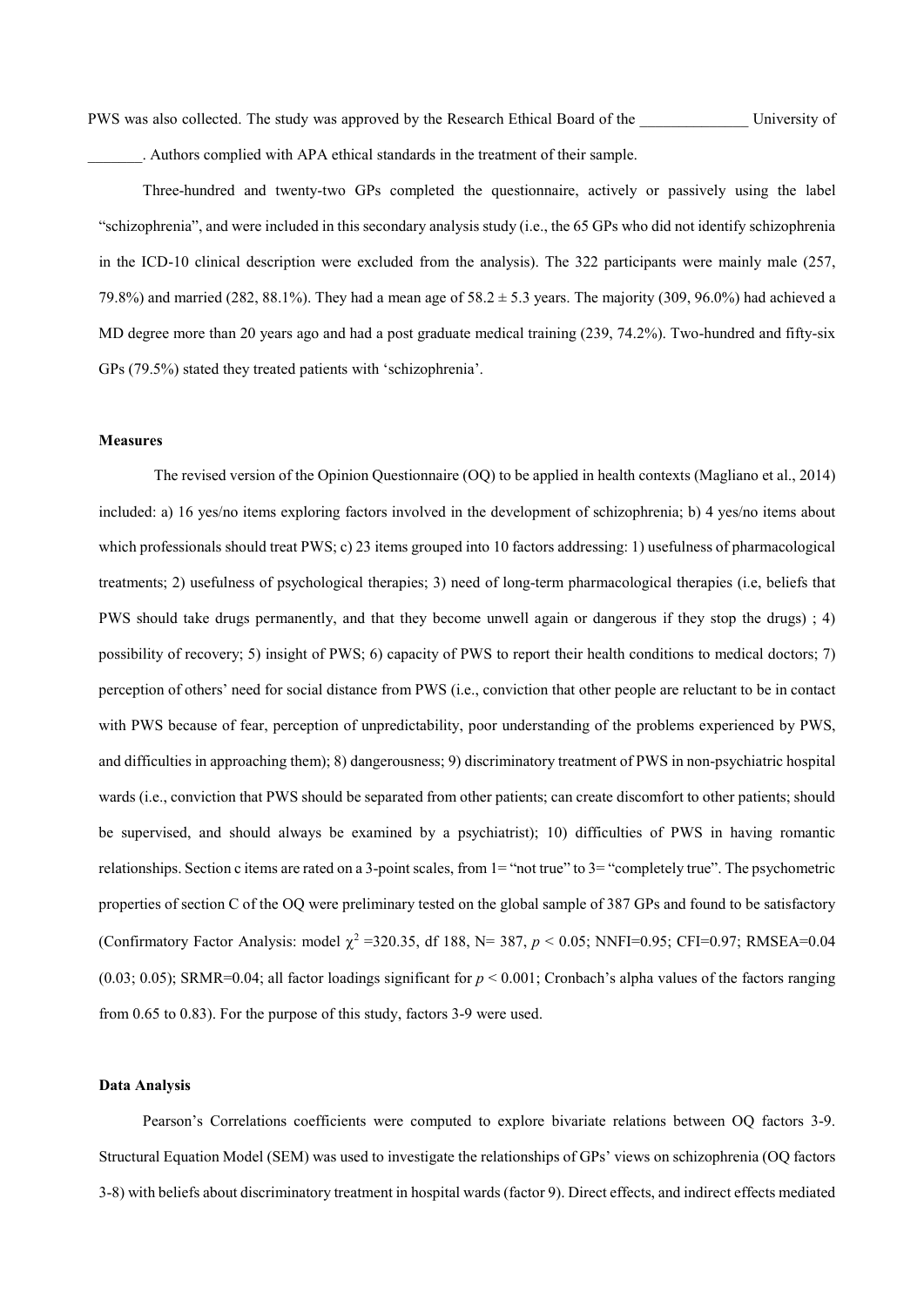by perception of dangerousness (factor 8) of GPs' views of schizophrenia (factors 3-7) on beliefs about discriminatory treatment (factor 9) were examined. In the SEM, factors 3-8 were observed variables and factor 9 was the latent variable (measured by the following four items *"In a non-psychiatric hospital ward, PWS create discomfort to other patients",*  "…should be separated from other patients", "…psychiatric advice should always be requested", and "… PWS should *be supervised"*). The Maximum Likelihood method was used to compute path coefficients and the following fit indices: χ2 , Comparative Fit Index (CFI), Tucker-Lewis Index (TLI), and Root Mean Square Error of Approximation (RMSEA). A value of CFI and TLI  $> 0.90$  is considered a satisfactory fit (Bentler, 1990). RMSEA values from 0 to 0.05 indicate excellent fit, and from 0.06 to 0.08 indicate acceptable fit (Brown & Cudeck, 1993). Statistical significance was set at p < 0.05. Univariate analyses were performed using SPSS version 21 (IBM, 2012) and SEM was computed using MPLUS 4.2 software (Muthén & Muthén, 2006).

# **RESULTS**

Forty-two percent of GPs thought it was 'completely true' that "*PWS must take drugs all their life",* 22.9% that it was completely true that "*PWS are reliable in referring their physical problems to medical doctors*", and 44.5% that "*PWS are kept at distance by the others*" (Table 1). Thirty percent firmly believed that "*PWS are dangerous to themselves*", and 25.0% that *"PWS are dangerous to others".* Seventy-four percent were fully convinced that "*When PWS are admitted to non-psychiatric wards, psychiatric advice should always be requested"*, 31.4% that "*In nonpsychiatric hospital wards, PWS should be supervised (for instance, by an additional nurse)"*, 29.7% that *"In a nonpsychiatric hospital ward, PWS create discomfort to other patients"*, and 18.4% that *"In a non-psychiatric hospital ward, PWS should be separated from other patients".* 

As shown by the correlations reported in Table 2, GPs who more firmly viewed schizophrenia as an incurable illness requiring drug treatment for life, and PWS as having poor insight and are kept at a social distance by others, were more convinced that PWS are dangerous and they should be discriminated in hospital wards. Moreover, GPs who more firmly believed that PWS are dangerous were more skeptical about their capacities in reporting health problems, and more convinced that PWS should be subject to discriminatory treatment in hospital wards.

As reported in Figure 1, the model generated by SEM had a good fit and explained 18% of the variance for perception of dangerousness and 21% of the variance for behaviors to be adopted in medical hospitals. In particular, SEM revealed that belief in discriminatory treatment in hospital was positively related to a belief that PWS need medication for the rest of their life, and to perceptions of need for social distance and of dangerousness. Dangerousness was, in turn, positively related to the belief that PWS need medication for life, and to a perception of need for social distance, but negatively related to perceived capacity to report health problems. Furthermore, SEM analyses of indirect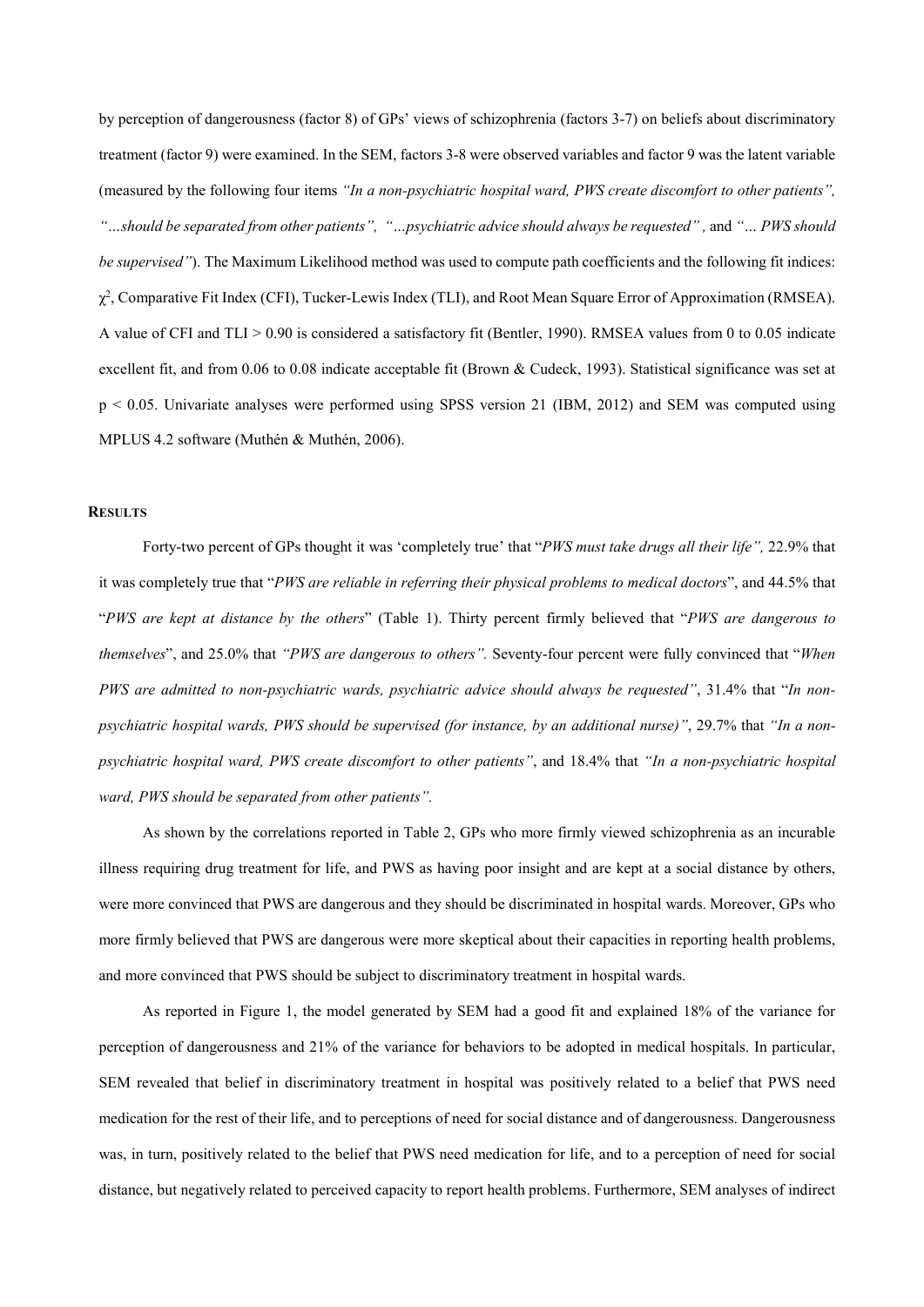effects showed that the relationships of belief in discriminatory treatment with belief in medication for life (*β =* .06, *p*   $< 0.01$ ) and with perceived social distance ( $\beta = 0.03$ ,  $p < 0.05$ ) were mediated by perceived dangerousness.

#### **DISCUSSION**

#### **Interpretation of the results**

The results of this study show that beliefs about discriminatory treatment for PWS in hospital are common among GPs, and that these beliefs are significantly related to perceptions of dangerousness and social distance, scepticism about capacities of PWS to report their health problems accurately, and the need of medication for life. These results also support the central role of dangerousness in mediating the above-mentioned relationships. The results also reveal that beliefs about drug therapies for life and about social distance from PWS are related to discriminatory behaviours in hospital, both directly and indirectly via dangerousness.

A notable percentage of GPs believed that PWS should be treated differently from other hospital patients. In particular, 18.4% of GPs firmly believed that PWS should be separated from other patients and 31.4% that they should be supervised. In clinical practice, GPs collaborate with hospital physicians. Therefore, GPs' beliefs on how their clients should be treated may significantly influence the decisions of hospital colleagues about PWS. The finding that 42% of GPs were fully convinced that PWS should take psychiatric drugs for life may be related to the adherence of some GPs to a biogenetic model of mental disorders (Read et al., 2013). This is also evidenced by the high percentage of GPs who reported heredity (85.4%) among the factors involved in the development of schizophrenia (Magliano et al., unpublished data). It is also likely that the high percentage of GPs who completely agreed with the need of drugs for life is related to the frequent exposure of GPs to pharmacological 'education' of the kind provided by pharmaceutical companies (Read & Cain, 2013; Usher & Skinner, 2010), along with limited education on recovery in schizophrenia. These beliefs may have a relevant impact on the type of information that GPs provide to PWS and their relatives, which may in turn influence PWS adherence to treatment and the recovery process. It is equally worrying that only 22.9% of GPs firmly believed that PWS are reliable in referring their physical problems to medical doctors. GPs' skepticism about the ability of PWS to accurately report their health problems, may lead GPs to give poor relevance to patients' somatic complaints. This, in its turn, may influence diagnostic process and treatments provision (Henderson et al., 2014).

SEM showed that perceived dangerousness was related to belief in life long medication, perception of social distance by other people, and reliability of PWS in reporting health problems. Dangerousness was also associated with GPs' beliefs on discriminatory behaviors in hospital. The close relationship between GPs' perception of social distance from PWS in other people and GPs' own perception of dangerousness and discriminatory behaviors to be used with PWS in hospital can be explained by the influence of social context on the individuals' beliefs. As member of the society, GPs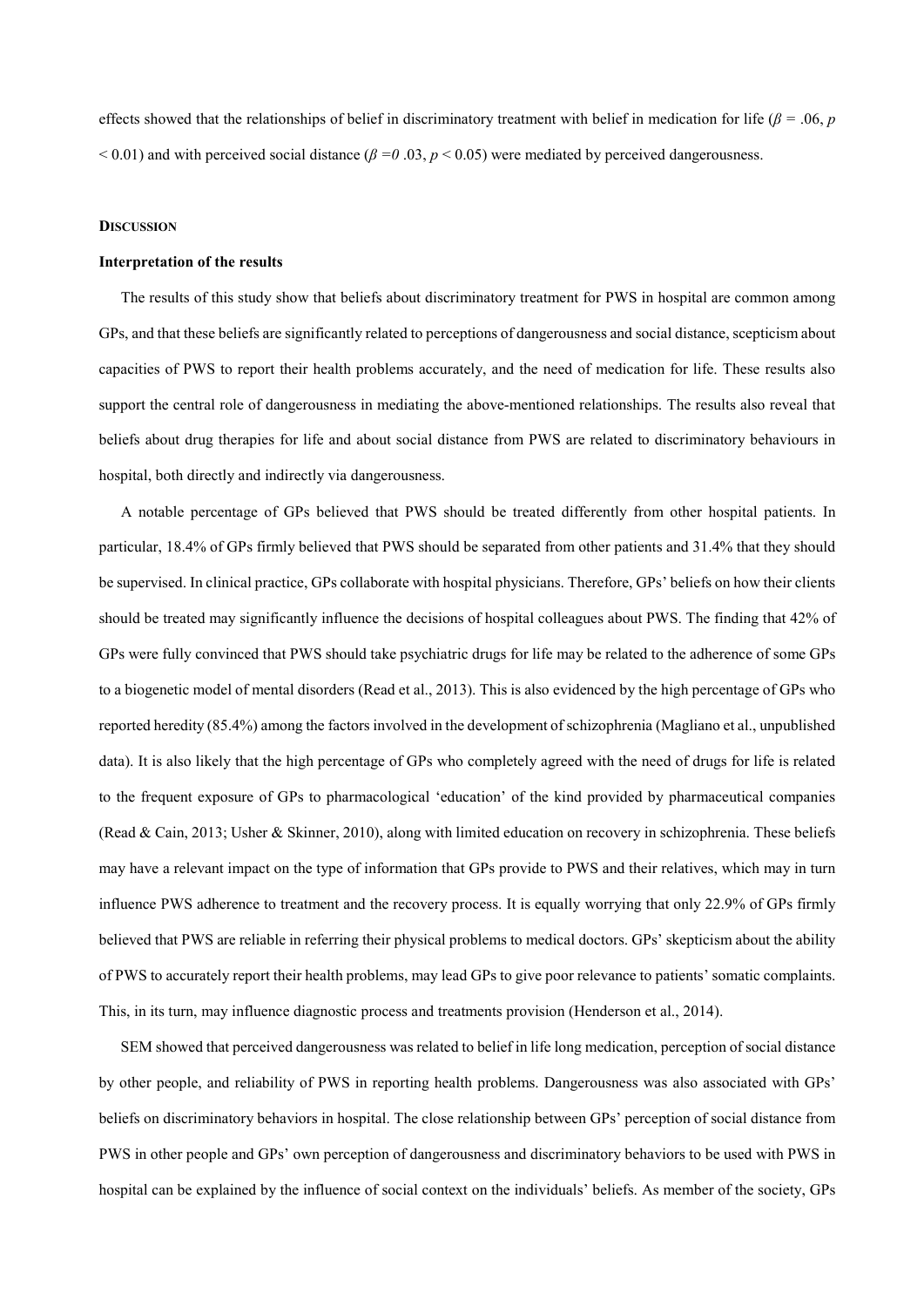acknowledge that other people are frightened and do not understand the difficulties experienced by PWS (Jorm et al., 2012; Kvaale et al., 2013; Magliano, Fiorillo, De Rosa, Malangone & Maj, 2004; Read et al., 2013). This, in turn, may contribute to the GP's own perception of dangerousness and beliefs about the approach that should be adopted in hospital wards.

The results of this study outline the close relationships of GPs' attitudes about PWS with their beliefs on discriminatory behaviours in hospital contexts, and the mediating role of dangerousness perceptions. Providing GPs with education on successful treatments (eg., CBT and Family Psychoeducational Interventions (Mueser, Deavers, Penn & Cassisi, 2013) ) and positive prognosis in schizophrenia (Levine, Lurie, Kohn & Levav, 2011; Tibaldi & Govers, 2012; Varese et al., 2012; Warner, 2009), and countering non evidence-based stereotypes about dangerousness (Corrigan 2014; Magliano et al., 2014), could be helpful to reduce the proportion of GPs who believe in discriminatory behavior towards people on the basis of a diagnosis of schizophrenia. This, in its turn, may increase the probability that PWS are treated the same as other citizens in non-psychiatric hospital contexts.

#### **Strengths and limitations of the study**

This is the first study carried out in \_\_\_\_\_\_ that has examined the relationship between GPs' views of PWS and beliefs about discriminatory behaviours in hospital within the framework of a multifactorial model. Among the strengths of the study there are the inclusion of a relatively large and randomly selected sample, the face-to-face data collection and the low refusal rate. The use of a validated self-reported questionnaire is a further strength, also facilitating the replication of the survey in other health contexts. However, the study has a number of limitations requiring caution in the interpretation of its results. In particular, it should be considered that: a) the mean age of the sample is quite high, so the results may be not representative of younger GPs; b) the inclusion of GPs from only one metropolitan area located in where healthcare resources are poorer (Magliano et al., 2002), may limit the generalisability of the results to other geographical contexts; c) the cross-sectional design of the study does not permit inferences regarding the effects of examined variables; d) there is a lack of information on whether those GPs who did not agree to participate in the study were likely to be similar in their beliefs to those who did complete the survey. One might expect that GPs who refused to participate for lack of interest in the survey might have more negative attitudes about PWS; e) the results are reports of GP attitudes and not on actual observations of GP behaviours, therefore they may not reflect GPs' actual behaviours with PWS in clinical practice; f) the study does not provide information on direct experience of GPs with PWS, on GPs' behaviours with these clients at their own medical office, and on GPs' actual collaboration with hospital physicians; g) the generalisability of the study to countries where GPs have little or no contact with hospital staff is minimal (Kripalani et al., 2007); h) the survey did not investigate hospital staff attitudes and discriminatory behaviours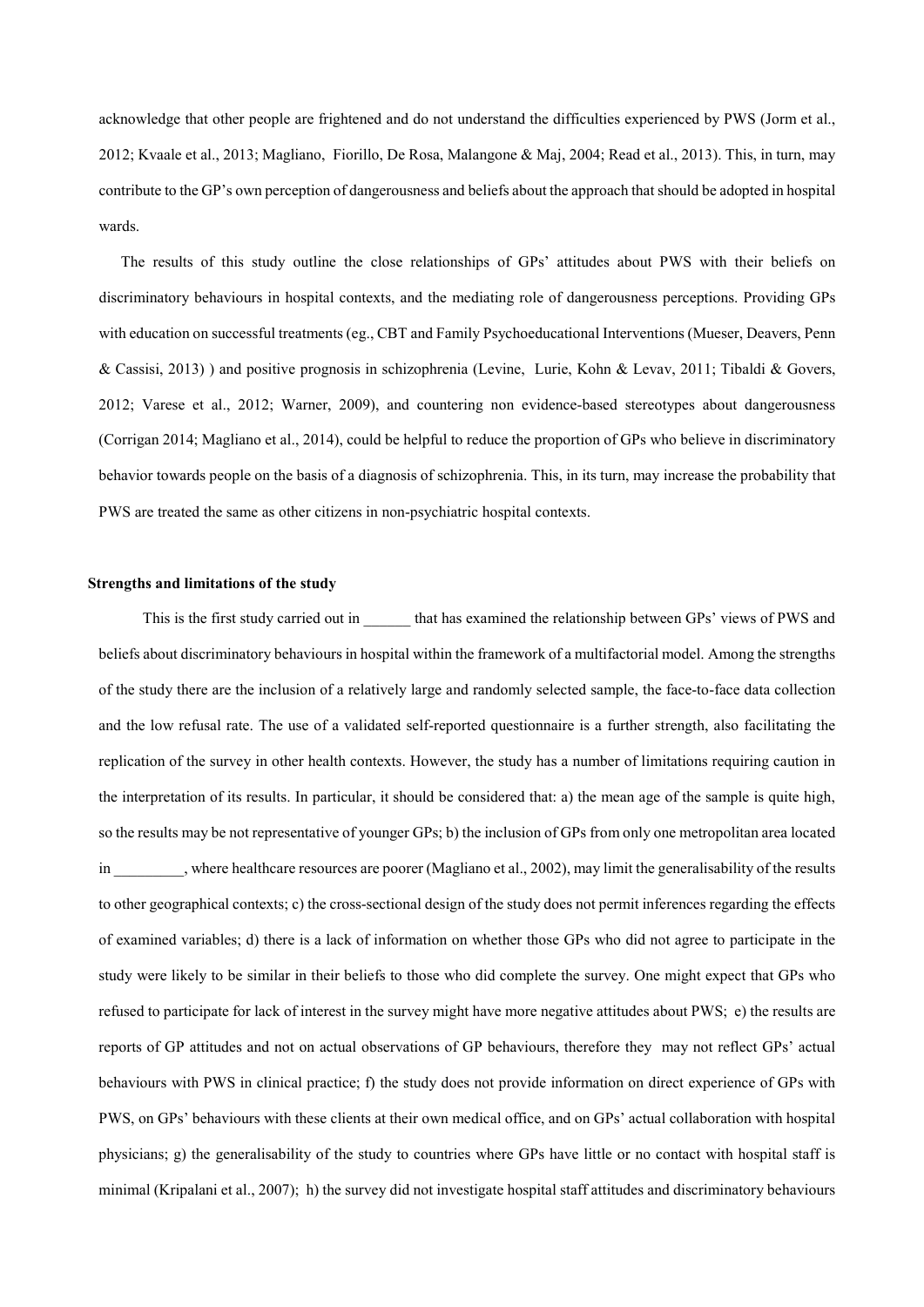toward PWS. Most limitations will be addressed in further studies, at their planning stage, in which we will examine both attitudes and actual behaviours towards PWS among a range of primary healthcare professionals and general hospital personnel.

# **ACKNOWLEDGMENTS**

The authors thank the 322 participating GPs for giving us their time.

# **CONFLICT OF INTEREST**

The authors declare that they have no conflicts of interests concerning this article.

# **FUNDING**

None.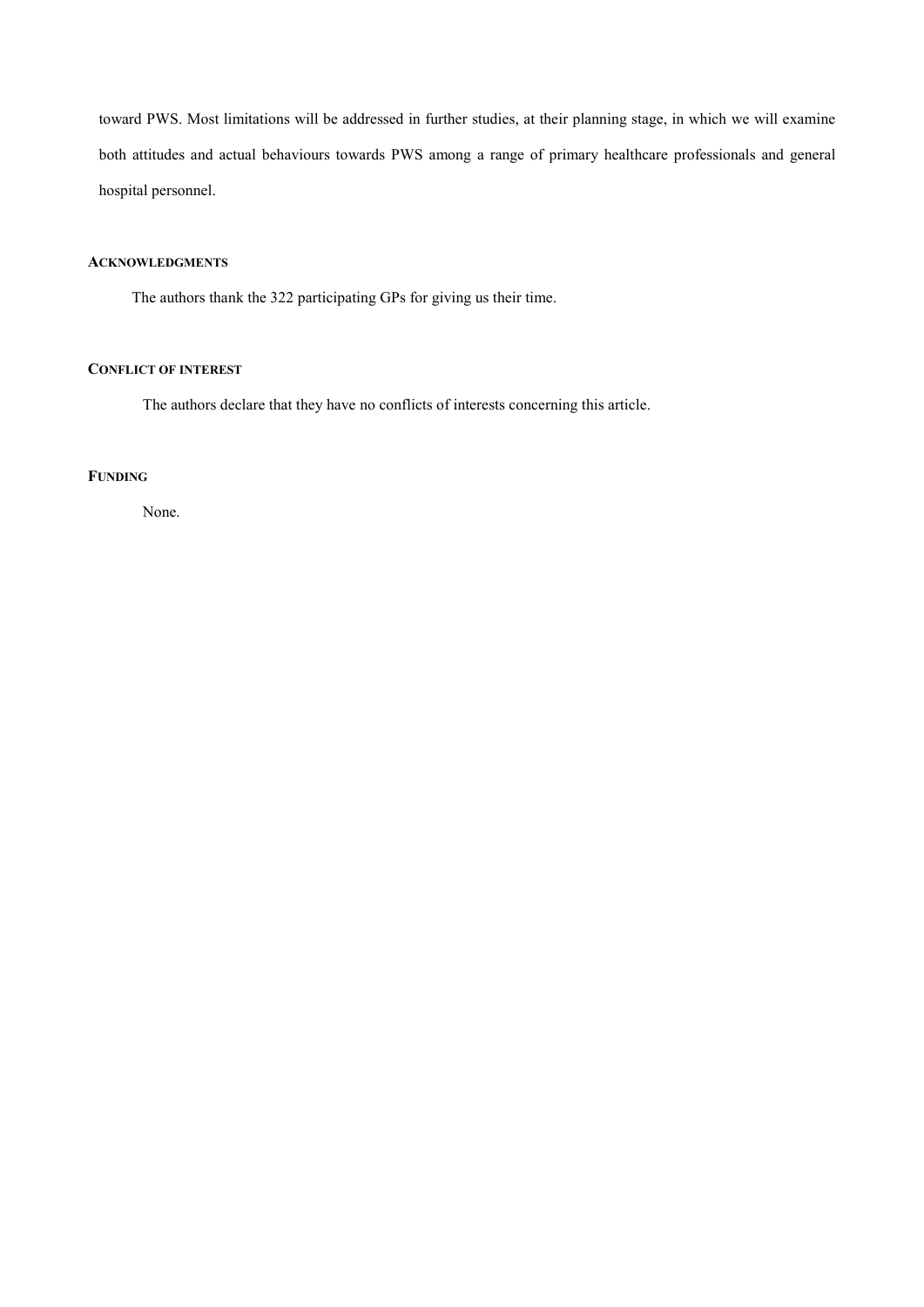#### **REFERENCES**

- Adewuya, A.O., & Oguntade, A.A. (2007). Doctors' attitude towards people with mental illness in Western Nigeria. *Social Psychiatry and Psychiatric Epidemiology*, 42, 931-936. <http://dx.doi.org/10.1007/s00127-007-0246-4>
- Agenzia Nazionale per i Servizi Sanitari Regionali (AGENAS). Accordo Collettivo Nazionale per la Disciplina dei rapporti con i Medici di medicina Generale, ai sensi dell'art. 8 del Decreto legislativo 502/92 come modificato dai Decreti Legislativi n. 517/93 e 229/99. [http://ape.agenas.it/documenti/Normativa/C\\_18\\_normativa\\_3\\_listafile\\_file\\_0\\_linkfile.pdf](http://ape.agenas.it/documenti/Normativa/C_18_normativa_3_listafile_file_0_linkfile.pdf) (retrieved 08.08.2016)
- [Bentler, P.M.](http://www.ncbi.nlm.nih.gov/pubmed/?term=Bentler%20PM%5BAuthor%5D&cauthor=true&cauthor_uid=2320703) (1990). Comparative fit indexes in structural models. *[Psychological Bulle](http://www.ncbi.nlm.nih.gov/pubmed/2320703)tin,* 107, 238-246. [http://dx.doi.org/10.1037/0033-2909.107.2.238](http://psycnet.apa.org/doi/10.1037/0033-2909.107.2.238)
- Berardi, D., Ferrannini, L., Menchetti, M., & Vaggi, M. (2014)[. Primary care](http://www.ncbi.nlm.nih.gov/pubmed/24840088) psychiatry in Italy. *Journal of Nervous and Mental Diseases,* 202, 460-463. doi: 10.1097/NMD.0000000000000145.
- Browne, M. W. & Cudeck, R., 1993. Alternative ways of assessing model fit. In: K. A. Bollen, & J. S. Long, (Eds.), *Testing Structural Equation Models (pp. 136–162).* Beverly Hills, CA: Sage
- Capasso, R.M., Lineberry, T.W., Bostwick, J.M., Decker, P.A., & Sauver, J.S. (2008). Mortality in schizophrenia and schizoaffective disorder: An Olmsted county, Minnesota cohort: 1950-2005. *Schizophrenia Research,* 98, 287- 294.<http://dx.doi.org/10.1016/j.schres.2007.10.005>
- Corrigan, P.W., Mittal, D., Reaves, C.M., Haynes, T.F., Han, X., Morris, S.,…. (2014). Mental health stigma and primary health care decisions. *Psychiatry Research,* 218, 35-38[. http://dx.doi.org/10.1016/j.psychres.2014.04.028](http://dx.doi.org/10.1016/j.psychres.2014.04.028)
- Fazel, S., Gulati, G., Linsell, L., Geddes, J.R., & Grann, M. (2009). Schizophrenia [and violence: systematic review and](http://www.ncbi.nlm.nih.gov/pubmed/19668362)  [meta-analysis.](http://www.ncbi.nlm.nih.gov/pubmed/19668362) *PLoS Medicine*, 6, e1000120. doi: 10.1371/journal.pmed.1000120
- Happel, B., Scott, D., & Platania-Phung, C. (2012). Perceptions of barriers to physical health care for people with serious mental illness: a review of the international literature*. Issues in Mental Health Nursing,* 33, 752-761. http://dx.doi.org/10.3109/01612840.2012.708099
- Harangozo, J., Reneses, B., Brohan, E., Sebes, J., Csukly, G., Lopez-Ibor, J.J., …(2014). Stigma and discrimination against people with schizophrenia related to medical services. *International Journal of Social Psychiatry,* 60, 359- 366. http://dx.doi.org/10.1177/0020764013490263
- Henderson, C., Noblett, J., Clement, S., Caffrey, A., Gale-Grant, O., Schulze, B., …(2014). Mental health-related stigma in health care and mental helth-care ssettings. *Lancet Psychiatry,* 1, 467-482. http://dx.doi.org/10.1016/S2215- 0366(14)00023-6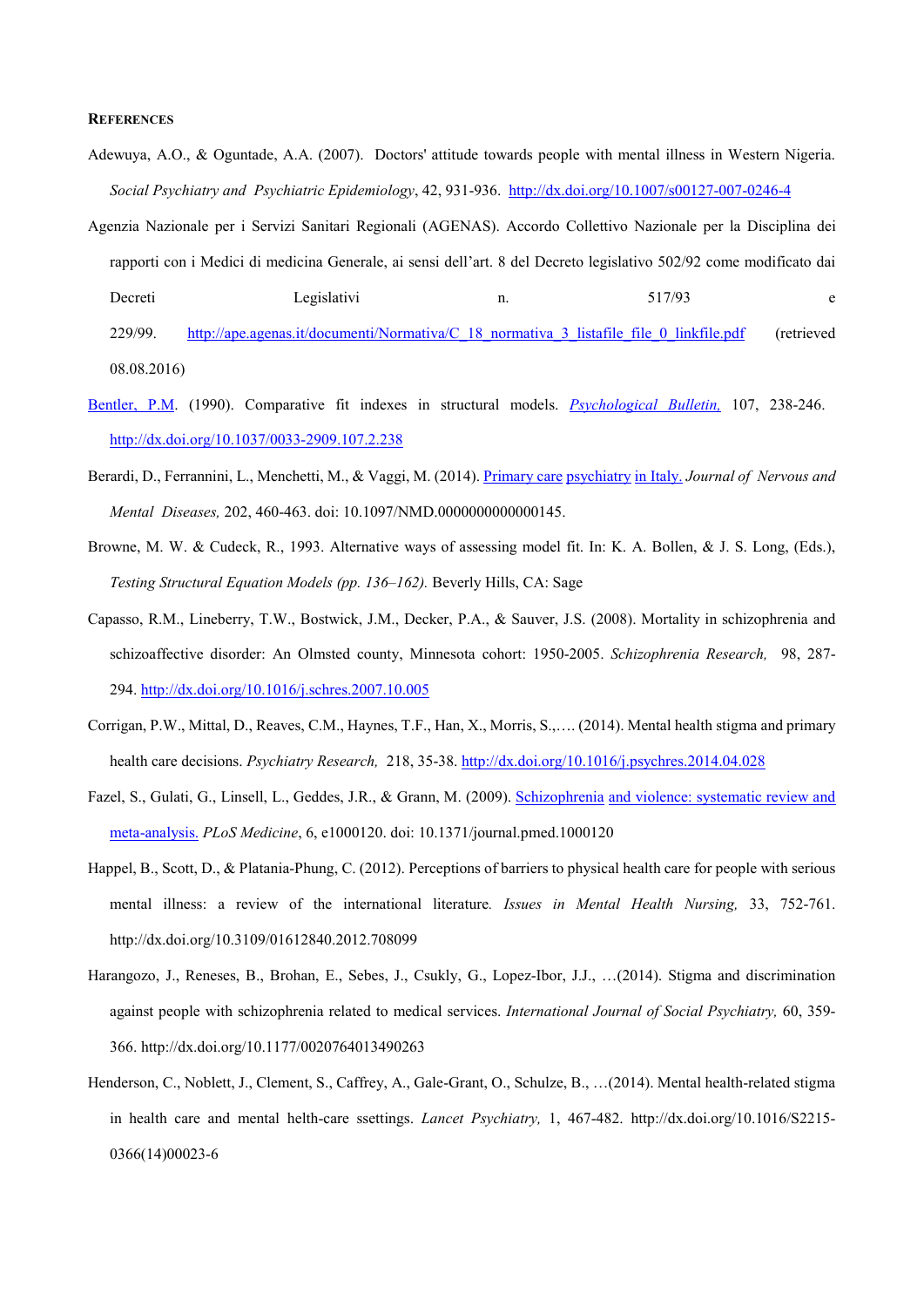- Hetlevik, Ø., Solheim, M., & Gjesdal, S. (2015). [Use of GP services by patients with schizophrenia: a national cross](http://www.ncbi.nlm.nih.gov/pubmed/25884721)[sectional register-based study.](http://www.ncbi.nlm.nih.gov/pubmed/25884721) *BMC Health Services Research*, 18, 15, 66. doi: 10.1186/s12913-015-0719-1.
- Horsfall, J., Cleary, M., & Hunt, G.E. (2010). Stigma in mental health: clients and professionals. *Issues in Mental Health Nursing,* 31, 450-455. http://dx.doi.org/10.3109/01612840903537167
- Howard, L.M., Barley, E.A., Davies, E., Rigg, A., Lempp, H., Rose, D., …(2010). Cancer diagnosis in people with severe mental illness: practical and ethical issues. *Lancet Oncology,* 11, 797-804. http://dx.doi.org/10.1016/S1470- 2045(10)70085-1
- IBM Corp, 2012. *IBM SPSS Statistics for Windows, Version 21.0.* IBM, Corp.: Armonk, New York
- Irfan, M., Caldas de Almeida, J.M., Irfan, U.M., Raza, U.A. & Farooq, S. (2015). [Schizophrenia diagnosis and treatment](http://www.ncbi.nlm.nih.gov/pubmed/26338736)  [by general practitioners: A cross-sectional study in district Peshawar, Pakistan.](http://www.ncbi.nlm.nih.gov/pubmed/26338736) *Journal of Pakistan Medical Association,* 65, 937-942.
- Jones, S., Howard, L., & Thornicroft, G. (2008). 'Diagnostic overshadowing': worse physical health care for people with mental illness. *Acta Psychiatrica Scandinavica,* 118, 169-171. http://dx.doi.org/10.1111/j.1600-0447.2008.01211.x.
- Jorm, A.F., Reavley, N.J., & Ross, A.M. (2012). Beliefs in the dangerousness of people with mental disorders: a review. *Australian and New Zealand Journal of Psychiatry,* 46, 1029-1045. http://dx.doi.org/10.1177/0004867412442406
- [Kripalani, S.](http://www.ncbi.nlm.nih.gov/pubmed/?term=Kripalani%20S%5BAuthor%5D&cauthor=true&cauthor_uid=17327525), [LeFevre, F.](http://www.ncbi.nlm.nih.gov/pubmed/?term=LeFevre%20F%5BAuthor%5D&cauthor=true&cauthor_uid=17327525), [Phillips, C.O.](http://www.ncbi.nlm.nih.gov/pubmed/?term=Phillips%20CO%5BAuthor%5D&cauthor=true&cauthor_uid=17327525), [Williams, M.V,](http://www.ncbi.nlm.nih.gov/pubmed/?term=Williams%20MV%5BAuthor%5D&cauthor=true&cauthor_uid=17327525) [Basaviah, P.,](http://www.ncbi.nlm.nih.gov/pubmed/?term=Basaviah%20P%5BAuthor%5D&cauthor=true&cauthor_uid=17327525) [& Baker, D.W.](http://www.ncbi.nlm.nih.gov/pubmed/?term=Baker%20DW%5BAuthor%5D&cauthor=true&cauthor_uid=17327525) (2007). Deficits in communication and information transfer between hospital-based and primary care physicians: implications for patient safety and continuity of care. *[JAMA,](http://www.ncbi.nlm.nih.gov/pubmed?LinkName=pubmed_pubmed_alsoviewed&from_uid=11790363)* 297, 831-841. doi:10.1001/jama.297.8.831.
- Kvaale, E.P., Gottdiener, W.H., & Haslam, N. (2013). Biogenetic explanations and stigma: a meta-analytic review of associations among laypeople. *Social Science and Medicine,* 96, 95-103. http://dx.doi.org/10.1016/j.socscimed.2013.07.017
- Lam, T.P., Lam, K.F., Lam, E.W., & Ku, Y.S. (2013). Attitudes of primary care physicians towards patients with mental illness in Hong Kong. *Asia-Pacific Psychiatry,* 5, E19-28. http://dx.doi.org/ 10.1111/j.1758-5872.2012.00208.x
- Lawrie, S.M., Martin, K., McNeill, G., Drife, J., Chrystie, P., Reid, A., …(1998). General practitioners' attitudes to psychiatric and medical illness. *Psychological Medicine,* 28, 1463-1467
- Leucht, S., Burkard, T., Henderson, J., Maj, M., & Sartorius, N. (2007). Physical illness and schizophrenia: a review of the literature. *Acta Psychiatrica Scandinavica,* 116, 317-333. http://dx.doi.org/ 10.1111/j.1600-0447.2007.01095.x
- Levine, S.Z., Lurie, I., Kohn, R., & Levav, I. (2011). Trajectories of the course of schizophrenia: From progressive deterioration to amelioration over three decades. *Schizophrenia Research,* 126, 184– 191.<http://dx.doi.org/10.1016/j.schres.2010.10.026>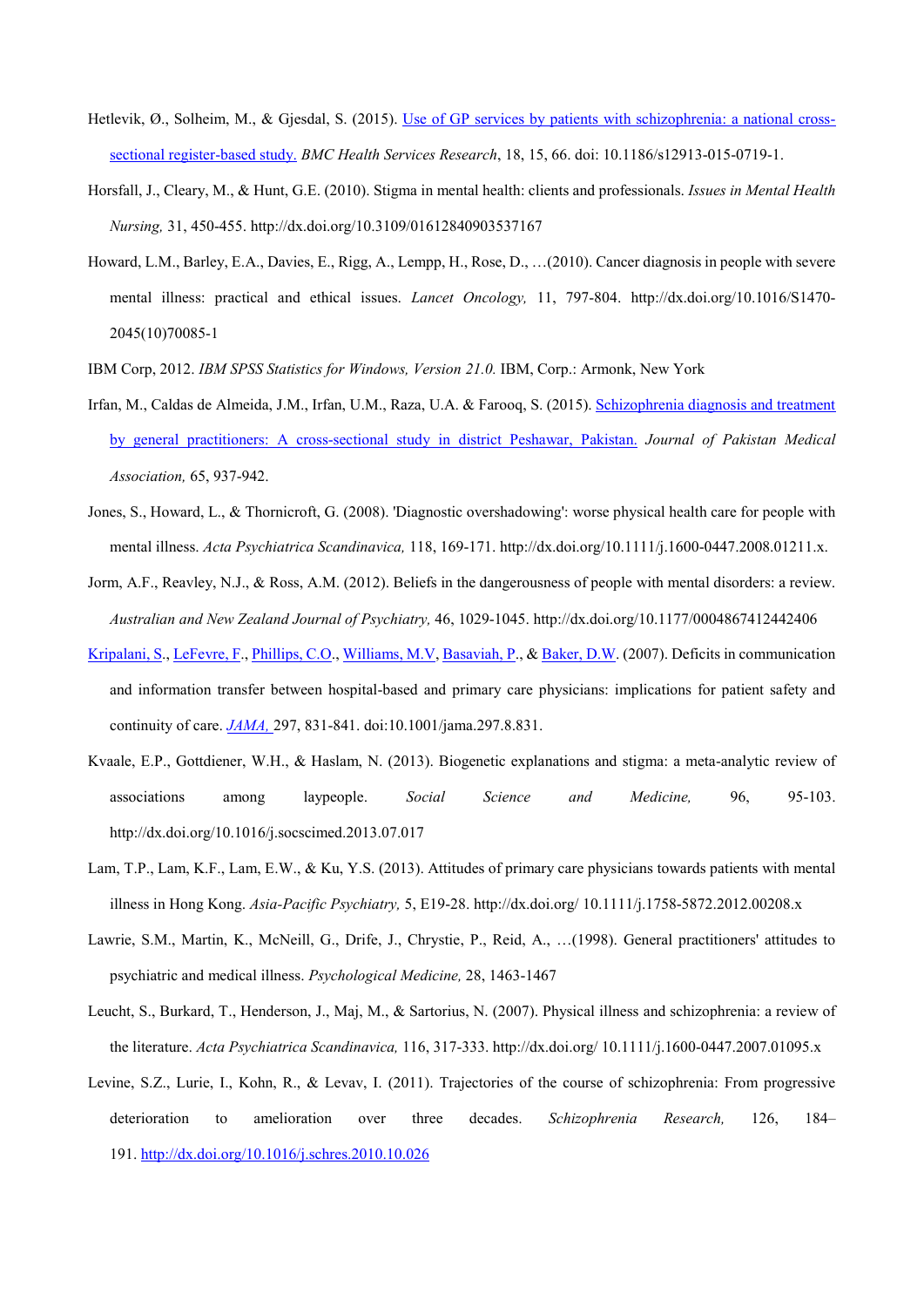- Liggins, J., & Hatcher, S. (2005). Stigma toward the mentally ill in the general hospital: a qualitative study. *General Hospital Psychiatry,* 27, 359-364.<http://dx.doi.org/10.1016/j.genhosppsych.2005.05.006>
- Magliano, L., Fiorillo, A., De Rosa, C., Malangone, C., & Maj, M. (2004). Beliefs about schizophrenia in Italy: a comparative nationwide survey of the general public, mental health professionals, and patients' relatives. *Canadian Journal of Psychiatry,* 49, 322-330
- Magliano, L., Marasco, C., Fiorillo, A., Malangone, C., Guarneri, M., Maj, M., ….(2002). The impact of professional and social network support on the burden of families of patients with schizophrenia in Italy. *Acta Psychiatrica Scandinavica,* 106, 291-298. http://dx.doi.org/10.1034/j.1600-0447.2002.02223.x
- Magliano, L., Read, J., Sagliocchi, A., Oliviero, N., D'Ambrosio, A., Campitiello, F., …(2014). "Social dangerousness and incurability in schizophrenia": results of an educational intervention for medical and psychology students. *Psychiatry Research,* 219, 457-463. http://dx.doi.org/10.1016/j.psychres.2014.06.002
- Magliano, L., Strino, A., Punzo, R., Acone, R., Affuso, G., & Read, J. Effects of the diagnostic label 'schizophrenia', used actively and passively, on general practitioners' views of this disorder. *Unpublished data*
- Miller, B.F., Druss B. (2013). The Role of Family Physicians in Mental Health Care Delivery in the United Stats: Implications for Health Reform. *Journal of American Board of Family Medicine***,** 26, 111-113. doi:10.3122/jabfm.2013.02.120346
- Mittal, D., Corrigan, P., Sherman, M.D., Chekuri, L., Han, X., Reaves, C., …(2014). Healthcare providers' attitudes toward persons with schizophrenia. *Psychiatric Rehabilitation Journa,l* 37, 297-303. http://dx.doi.org/ 10.1037/prj0000095
- Mueser, K.T., Deavers, F., Penn, D.L., & Cassisi, J.E. (2013). Psychosocial treatments for schizophrenia. *Annals Review of Clinical Psychology,* 9, 465-97. http://dx.doi.org/ 10.1146/annurev-clinpsy-050212-185620
- Muthén, L.K. & Muthén, B. (2006). *Mplus user's guide (Version 4).* Los Angeles, CA: Muthén & Muthén.
- National Alliance for Mental Illness (NAMI) A Closer Look at Mental Health Reform Legislation. [http://www.nami.org/Learn-More/Mental-Health-Public-Policy/Mental-Health-Reform/A-Closer-Look](http://www.nami.org/Learn-More/Mental-Health-Public-Policy/Mental-Health-Reform/A-Closer-Look-at-Mental-Health-Reform-Legislation)[at-Mental-Health-Reform-Legislation](http://www.nami.org/Learn-More/Mental-Health-Public-Policy/Mental-Health-Reform/A-Closer-Look-at-Mental-Health-Reform-Legislation) (retrieved 08.08.2016)
- National Health Service (2016). NHS hospital Services. <http://www.nhs.uk/NHSEngland/AboutNHSservices/NHShospitals/Pages/HospitalsSummary.aspx> (retrieved 08.08.2016)
- Oud, M.J.T., Schuling, J., Groenier, K.H., Verhaak, P.F.M., Slooff, C.J., Dekker, J.H., …(2010). Care provided by general practitioners to patients with psychotic disorders: a cohort study. *BMC Family Practice,* 11, 92. http://dx.doi.org/ 10.1186/1471-2296-11-92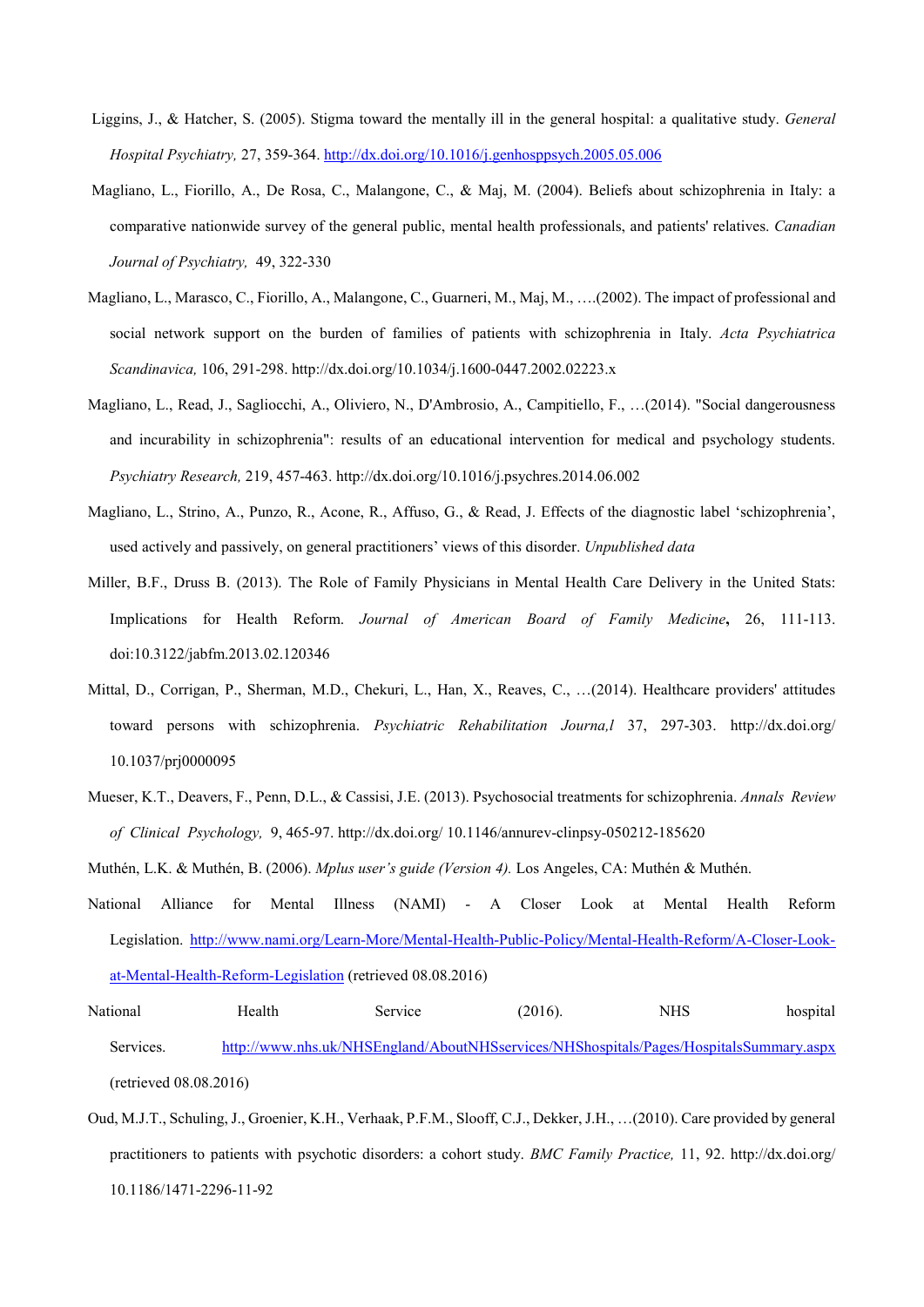- Parker, G., Lee, C., Chen, H., Kua, J., Loh, J., & Jorm, A. (2001). Mental health literacy study of general practitioners: a comparative study in Singapore and Australia. *Australasian Psychiatry*, 9, 55-59
- Planner, C., Gask, L., Reilly, S. (2014). Serious mental illness and the role of primary care. *Current Psychiatry Reports,*  16, 458. doi: 10.1007/s11920-014-0458-8.
- [Read, J.](http://www.ncbi.nlm.nih.gov/pubmed/?term=Read%20J%5BAuthor%5D&cauthor=true&cauthor_uid=23662697), [& Cain, A.](http://www.ncbi.nlm.nih.gov/pubmed/?term=Cain%20A%5BAuthor%5D&cauthor=true&cauthor_uid=23662697) (2013). A literature review and meta-analysis of drug company-funded mental health websites. *[Acta](http://www.ncbi.nlm.nih.gov/pubmed/23662697)  [Psychiatrica Scandi](http://www.ncbi.nlm.nih.gov/pubmed/23662697)navica,* 128 , 422-33 . http://dx.doi.org/doi: 10.1111/acps.12146
- Read, J., Haslam, N., & Magliano, L. (2013). Prejudice, stigma, and "schizophrenia": the role of bio-genetic ideology. In: . In J. Read & J. Dillon (Eds.), *Models of Madness, 2nd ed. (pp. 157-177),* London: Routledge
- Reilly, S., Planner, C., Hann, M., Reeves, D., Nazareth, I., Lester, H. (2012) The Role of Primary Care in Service Provision for People with Severe Mental Illness in the United Kingdom. *PLoS ONE*, 7(5): e36468. doi:10.1371/journal.pone.0036468
- Roberts, L., Roalfe, A., Wilson, S., & Lester, H. (2007). Physical health care of patients with schizophrenia in primary care: a comparative study. *Family Practice,* 24, 34-40. http://dx.doi.org/ 10.1093/fampra/cml054
- Saha, S., Chant, D., & McGrath, J. (2007). A systematic review of mortality in schizophrenia: is the differential mortality gap worsening over time? *Archives of General Psychiatry,* 64, 1123- 1131.<http://dx.doi.org/10.1001/archpsyc.64.10.1123>
- Saltman R, Rico A, Boerma, W. (2006). Primary care in the driver's seat? Organizational reform in European primary care. London: Open University Press.
- Semisa, D., Lasalvia, A., Miceli, M., Dall'Agnola, R. B., Pucci, C.,Bissoli, S., … (2008). The acceptability of the NICE recommendations for schizophrenia in the Italian Departments of Mental Health. The SIEP-DIRECT'S project on the discrepancy between routine practice and evidence. *Epidemiologia e Psichiatria Sociale,* 17, 291–304.
- Shefer, G., Henderson, C., Howard, L.M., Murray, J., & Thornicroft, G. (2014). Diagnostic overshadowing and other challenges involved in the diagnostic process of patients with mental illness who present in emergency departments with physical symptoms--a qualitative study. *PLoS One,* 9, e111682. http://dx.doi.org/10.1371/journal.pone.0111682
- Simon, A.E., Lauber, C., Ludewig, K., Braun-Scharm, H., Umbricht, D.S., Swiss Early Psychosis Project (2005). General practitioners and schizophrenia: results from a Swiss survey. *British Journal of Psychiatry,* 187, 274-281. http://dx.doi.org/10.1192/bjp.187.3.274
- Skeate, A., Jackson, C., Birchwood, M., & Jones, C. (2002). Duration of untreated psychosis and pathways to care in first-episode psychosis. Investigation of help-seeking behaviour in primary care. *British Journal of Psychiatry, Suppl.* 43, s73-77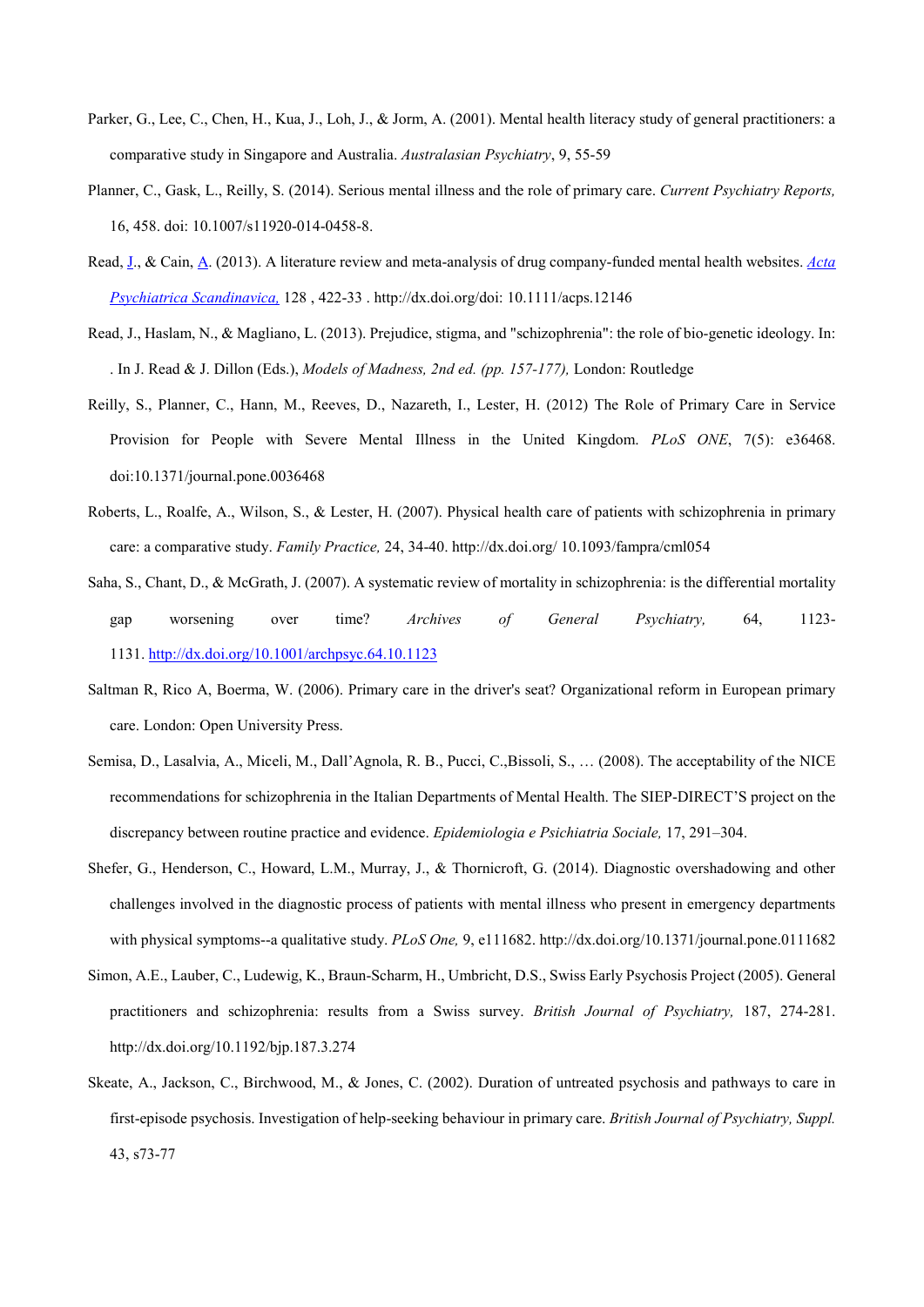- Solar, A. (2002). Factors contributing to difficulty with psychiatric disorder among junior medical staff. *Australasian Psychiatry,* 10 279-282.
- Sullivan, G., Mittal, D., Reaves, C.M., Haynes, T.F., Han, X., Mukherjee, S., …(2015). Influence of schizophrenia diagnosis on providers' practice decisions. *Journal of Clinical Psychiatry,* 76, 1068-74. http://dx.doi.org/ 10.4088/JCP.14m09465
- The Schizophrenia Commission (2012). The abandoned illness: a report from the Schizophrenia Commission. London: Rethink Mental Illness[. https://www.rethink.org/media/514093/TSC\\_main\\_report\\_14\\_nov.pdf](https://www.rethink.org/media/514093/TSC_main_report_14_nov.pdf) (retrieved 08.08.2016)
- Thornicroft, G., Rose, D., & Kassam, A. (2007). Discrimination in health care against people with mental illness. *International Review in Psychiatry,* 19, 113-122. http://dx.doi.org/ 10.1080/09540260701278937
- Tibaldi, G., & Govers, L. (2012). Evidence-based hope for recovery from "schizophrenia": A common objective for all stakeholders in the mental health field. *Psychosis ,*4, 105–114
- Ucok, A., Soygur, H., Atakli, C., Kuscu, K., Sartorius, N., Duman, Z.C., …(2006). The impact of antistigma education on the attitudes of general practitioners regarding schizophrenia. *Psychiatry and Clinical Neurosciences,* 60, 439- 443. http://dx.doi.org/ 10.1111/j.1440-1819.2006.01529.x
- Usher, W. & Skinner, J. (2010). Persuasion and types of enticements offered by pharmaceutical companies to Gold Coast general practitioners in an attempt to encourage a health website recommendation. *Health and Social Care in the Community*, 18, 100-105. http://dx.doi.org/ 10.1111/j.1365- 2524.2009.00879.x
- Vancampfort, D., Stubbs, B., Mitchell, A.J., De Hert, M., Wampers, M., Ward, P.B., …(2015). Risk of metabolic syndrome and its components in people with schizophrenia and related psychotic disorders, bipolar disorder and major depressive disorder: a systematic review and meta-analysis. *World Psychiatry,* 14, 339-347. http://dx.doi.org/ 10.1002/wps.20252
- Varese, F., Smeets, F., Drukker, M., Lieverse, R., Lataster, T., Viechtbauer, W., …( 2012). Childhood adversities increase the risk of psychosis: a meta-analysis of patient-control, prospective- and cross-sectional cohort studies. *Schizophrenia Bulletin*, 38, 661-671. http://dx.doi.org/ 10.1093/schbul/sbs050
- [Warner, R.](http://www.ncbi.nlm.nih.gov/pubmed/?term=Warner%20R%5BAuthor%5D&cauthor=true&cauthor_uid=19417668) (2009). Recovery from schizophrenia and the recovery model. *Current Opinions in Psychiatry,* 22, 374-380. http://dx.doi.org/ 0.1097/YCO.0b013e32832c920b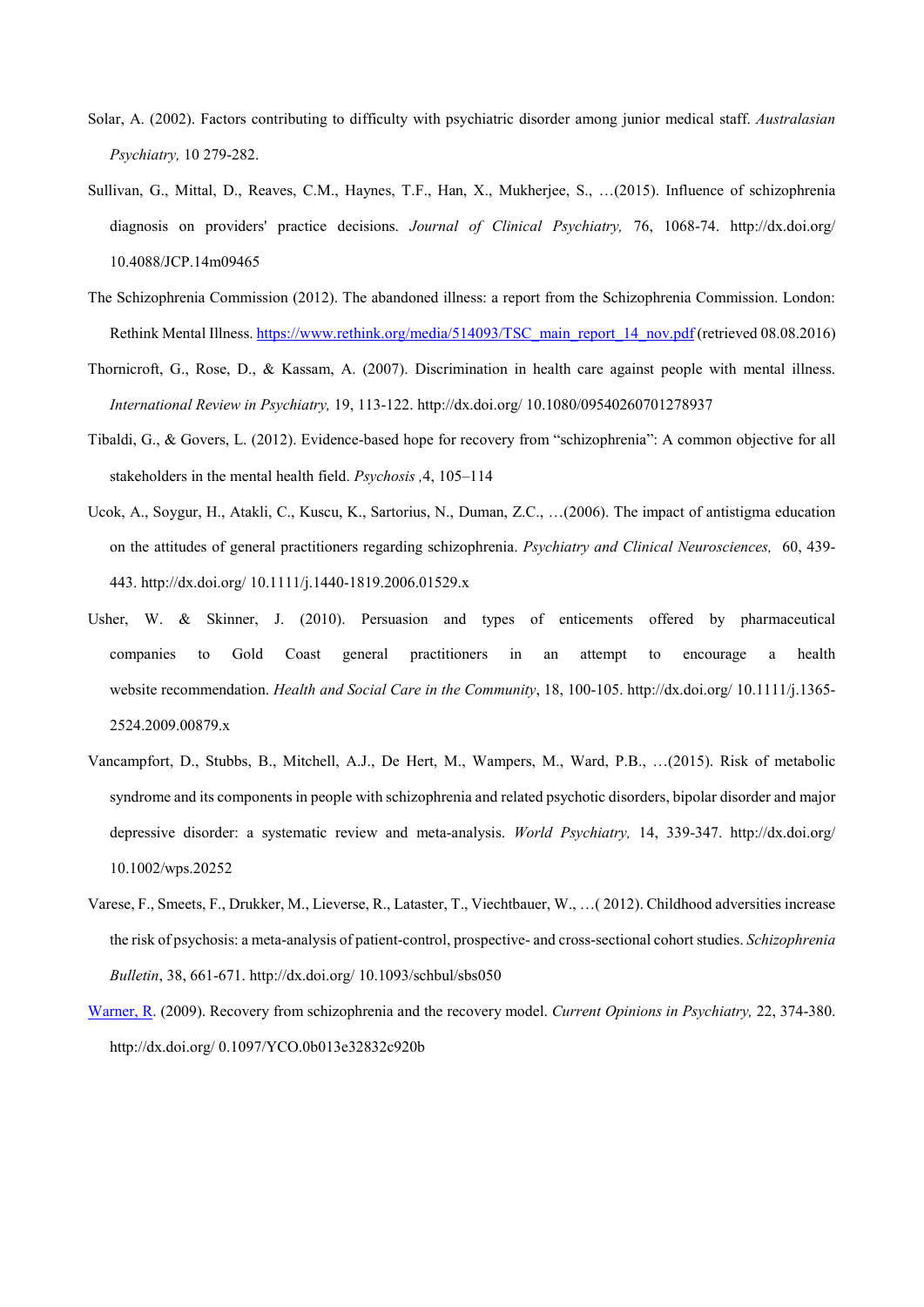# **Table 1. GPs views of people diagnosed with schizophrenia (N=322)**

| <b>Items</b>                                             | "Not true" |      | "Partially true" |          |    | "Completely true" |  |
|----------------------------------------------------------|------------|------|------------------|----------|----|-------------------|--|
|                                                          | N          | %    | N                | %        |    | N %               |  |
| PWS* can recover                                         | 39         | 13.0 |                  | 195 65.0 |    | 66 22.0           |  |
| PWS must take drugs over the life                        | 39         | 13.0 |                  | 135 45.0 |    | 126 42.0          |  |
| If stop taking drugs, PWS become dangerous               | 61         | 20.5 |                  | 168 56.4 |    | 69 23.1           |  |
| If stop taking drugs, PWS become unwell again            | 24         | 7.7  |                  | 148 47.7 |    | 138 44.6          |  |
| PWS do not realize that they are ill                     | 38         | 12.2 |                  | 172 55.1 |    | 102 32.7          |  |
| PWS do not realize when they become unwell               | 41         | 13.1 |                  | 146 46.5 |    | 127 40.4          |  |
| PWS are unpredictable                                    | 30         | 9.7  |                  | 156 50.3 |    | 124 40.0          |  |
| PWS are kept at distance by the others                   | 39         | 12.5 |                  | 148 47.3 |    | 126 40.2          |  |
| People does not know how to behave with PWS              | 12         | 3.8  |                  | 122 38.6 |    | 182 57.6          |  |
| People does not understand the difficulties              |            | 2.5  | 104 32.7         |          |    | 206 64.8          |  |
| experienced by PWS                                       | 8          |      |                  |          |    |                   |  |
| People is frightened by PWS                              | 13         | 4.1  |                  | 91 28.9  |    | 211 67.0          |  |
| PWS are dangerous to themselves                          | 27         | 8.6  |                  | 190 60.9 |    | 95 30.4           |  |
| PWS are dangerous to others                              | 28         | 8.9  | 207              | 65.7     | 80 | 25.4              |  |
| In a non-psychiatric hospital ward, PWS create           |            | 16.3 |                  | 162 54.0 |    | 89 29.7           |  |
| discomfort to other patients                             | 49         |      |                  |          |    |                   |  |
| In a non-psychiatric hospital ward, PWS should be        |            | 46.0 |                  | 104 35.5 |    | 54 18.4           |  |
| separated from other patients                            | 135        |      |                  |          |    |                   |  |
| When PWS are admitted to non-psychiatric wards,          |            | 5.4  | 65 20.5          |          |    | 235 74.1          |  |
| psychiatric advice should always be requested            | 17         |      |                  |          |    |                   |  |
| In non-psychiatric hospital wards, PWS should be         | 80         | 27.6 | 119 41.0         |          |    | 91 31.4           |  |
| supervised (for instance, by additional nurse)           |            |      |                  |          |    |                   |  |
| PWS are reliable in referring their mental problems to   | 61         | 19.7 |                  | 194 62.6 |    | 55 17.7           |  |
| medical doctors                                          |            |      |                  |          |    |                   |  |
| PWS are reliable in referring their physical problems to |            | 15.6 | 193 61.5         |          |    | 72 22.9           |  |
| medical doctors                                          | 49         |      |                  |          |    |                   |  |

\*People With Schizophrenia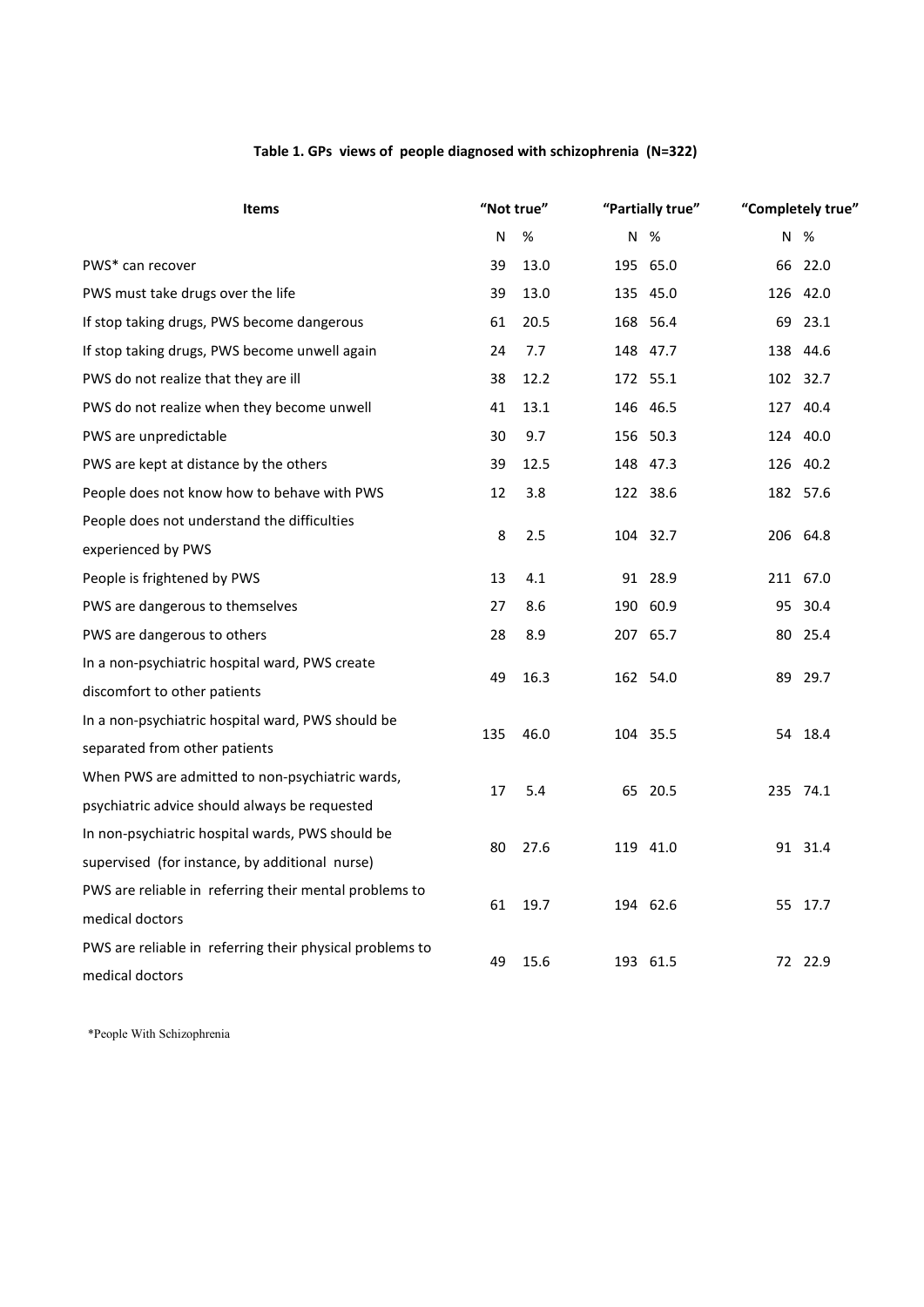| OQ factors                         |                          | $\overline{2}$ | 3        | $\overline{4}$ | 5       | 6        | 7 |
|------------------------------------|--------------------------|----------------|----------|----------------|---------|----------|---|
| 1. Possibility to recover          | $\overline{\phantom{0}}$ |                |          |                |         |          |   |
| 2. Needs of long-term drug         | $-26***$                 |                |          |                |         |          |   |
| therapies                          |                          |                |          |                |         |          |   |
| 3. Insight                         | $-.07$                   | $.12*$         |          |                |         |          |   |
| 4. Perception of social distance   | .05                      | $.19***$       | $.21***$ |                |         |          |   |
| 5. Reliability in reporting health | .04                      | $-.05$         | $-11*$   | $-.07$         |         |          |   |
| problems                           |                          |                |          |                |         |          |   |
| 6. Perception of dangerousness     | $-12*$                   | $.37***$       | $.16**$  | $.23***$       | $-14*$  |          |   |
| 7. Restrictive behaviors in non-   | $-.03$                   | $.25***$       | $.14*$   | $.29***$       | $-16**$ | $.29***$ |   |
| psychiatric hospital wards         |                          |                |          |                |         |          |   |

# **Table 2. Correlations among the OQ factors**

\* p <.05; \*\* p <.01; \*\*\* p <.001